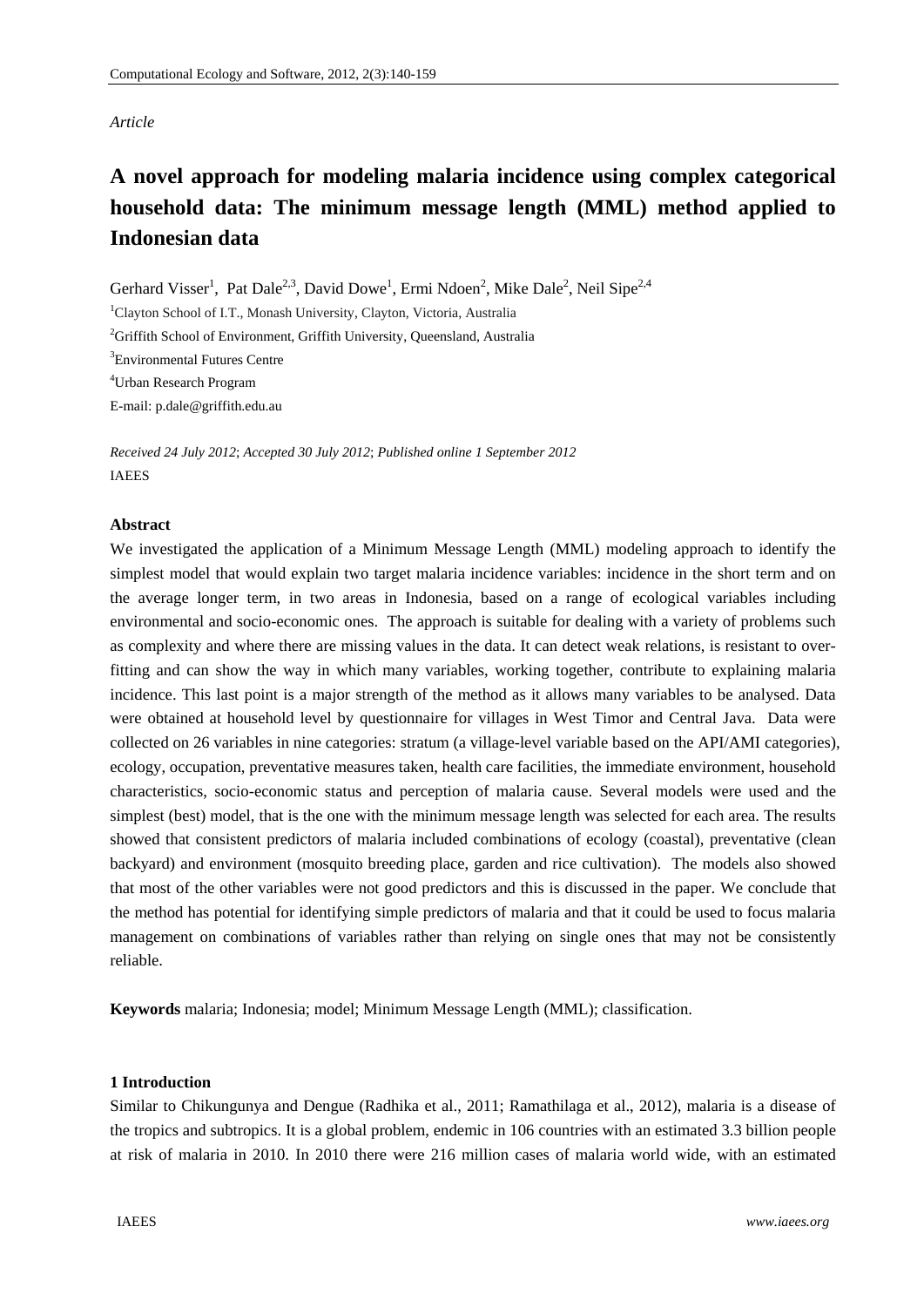655,000 deaths (World Health Organisation, 2011). In Indonesia around half the population lives in malarious areas SEARO (2010).

The pathogens, species of *Plasmodium,* are transmitted by mosquitoes of the genus *Anopheles*. Although most research on malaria has been carried out in Sub-Saharan Africa, malaria is important in south-east Asia. The ecology of malaria is complex. Research over several areas in Indonesia has shown that its relationship with environmental variables (biophysical and socio-economic) is spatially and temporally heterogeneous (Dale et al., 2005). Most other studies are area-specific within Indonesia (e.g., Anthony et al., 1992; Baird et al., 1996; Barcus et al., 2002; Syafruddin et al., 2006; Syafruddin et al., 2007).

Control of malaria often focuses on control of mosquitoes either by excluding them from contact with people using insecticide treated nets (ITNs) or by indoor residual spraying (IRS) of insecticide WHO (2009). It is difficult to relate specific mosquito control activities to malaria incidence, although mosquito control in parts of Australia has been shown to be related to the incidence of Ross River virus, also a mosquito-borne disease (Tomerini et al., 2011). This paper is about a novel modeling method applied to the incidence of malaria, an increasing field of research. McKenzie (2000) reviewed malaria modeling, noting that since 1928 there have been many modeling approaches focussing on malaria. More recently, a simple internet search (March 2012) for 'malaria' and 'model' in the title found 358 references in the refereed literature dating from 1974. Of these there were 67 that related specifically to models of malaria incidence, as opposed to treatment and other modeling approaches, and 60% were published since 2005 (Dale unpublished data). Smith and Ruktanonchai (2010), in their review, note that the early mathematical models of malaria transmission remain useful conceptually but have some important shortcomings. They need to be applied to real systems and extended to find new ways explain malaria incidence. Malaria presents a complex problem, with a variety of anopheline mosquito vectors in a wide range of habitats and transmitting the disease via several related pathogens of which *Plasmodium falciparum* is the most serious. This is a complex area and models are powerful tools to assist the understanding of complex issues, to integrate information from different areas. This has been facilitated by advances in computer modeling that extend traditional analytic approaches (McKenzie, 2000). Modeling malaria can help identify the variables that are important to its incidence and has potential application in disease management.

That modeling is important to understanding malaria is evidenced by the range of approaches in the modeling literature. These include disease dynamics such as transmission, vector/disease relationships with environment (especially with climate) as well as more detailed clinical studies, vaccine development, entomologic modeling of vectors and genetic research.

Mathematical disease models for malaria may consider the dynamics (Tumwiine et al., 2007) or transmission (Ishikawa et al., 2003) including entomological parameters (Vargas-De-Leon, 2012) or transmission and resistance (Smith et al., 2007). Mathematical models may extend to a broader range of variables. For example Gu et al., (2003) modelled *Plasmodium falciparum* transmission using both epidemiological and entomological data. In a different ecological context, Ballesteros and Qiu (2012) have used a machine learning technique to model change in (location of) land use. MML is a mathematical technique from Bayesian information theory."

There are several approaches that are used to model malaria. Recent examples include Bayesian methods (Gosoniu et al., 2010; Riedel et al., 2010). Also there are more complex arrangements such as using Bayesian modeling with Markov Chain Monte Carlo (MCMC) techniques and both generalized linear models (GLM) and generalized additive mixed models (GAMM) (Nkurunziza et al., 2010). The interest here is in the very complex area of environmental modeling, using a combination of biophysical and socio-economic and behavioral variables. This complex area of malaria research needs to be explored, using powerful computers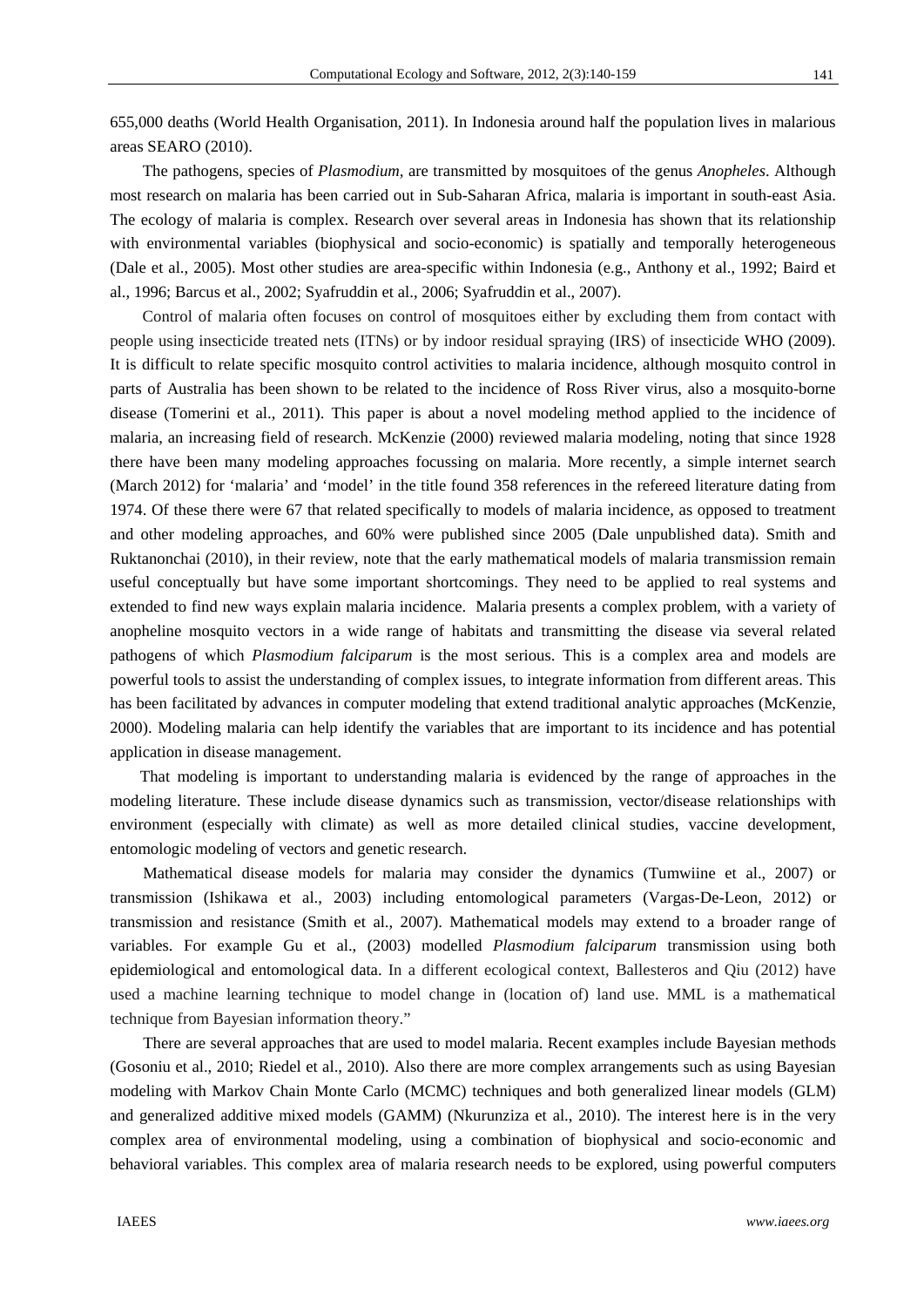and innovative analytic tools. An early paper by Jones and O'Neill (1993) modelled malaria using land use and population as independent variables in the Brazilian Amazon. Ngawa and Shu (2000) developed a mathematical model of endemic malaria using human population and mosquitoes and deterministic differential equations with variable human and mosquito populations. More recent research has shown how a range of environmental factors can be used to model malaria at relatively high resolution (at sub district level in Malawi, Africa) using regression analysis (Kazembe, 2007). The most comprehensive model is the conceptual one of De Vries and Martens (2000) that includes both biophysical and socioeconomic variables, though, as far as the authors are aware, it has not been fully implemented. Nevertheless it is a useful model.

An innovative approach that has been used in other areas is that of using a Minimum Message Length (MML) criterion to select the best model (see for example (Dowe, 2008; Dowe et al*.,* 2007)). It has never been published in the malaria modeling literature and so we explore its use here. It is more fully described below.

Complex systems need innovative modeling techniques to discover the most appropriate (best fit) model. Clustering can suggest groupings of like things and MML can evaluate the best fit, based on the shortest message length needed to describe the model.

This paper develops a model using MML to discover the best model to explain malaria incidence. The modeling is optimized using the Minimum Message Length (MML) principle of machine learning and inductive inference (Wallace and Boulton, 1968; Boulton and Wallace 1973; Wallace and Dowe, 1999; Wallace, 2005; Dowe, 2008, 2011). It is statistically invariant (meaning that transforming the co-ordinates does not affect the answer) and it is resistant to noise, (a common problem with ecological data); it generates simple models that predict well (Comley and Dowe, 2003; Comley and Dowe, 2005; Dowe et al., 2007) and it is useful in several different tasks where model uncertainty is important (Dale and Dale 2004). MML is a method which involves both model and fit. MML uses a two-part message, the first part of which encodes the model (and whose length is the complexity of the model) and the second part of which encodes the data, given the model (and whose length is the log-likelihood of the data given this model). A more complex model is only acceptable if the extra 'cost' (measured by message length) of specifying the model gives an increase in the fit to data sufficient to reduce the overall message length. It is thus an implementation of Ockham's Razor (Needham and Dowe, 2001; Dowe, 2011, sec. 4).

#### **2 Methods**

#### **2.1 Data collection**

Data were collected by household in villages in two provinces which both had endemic malaria. These were West Timor and Central Java (Fig. 1). The villages were selected by stratified random sampling, subject to an access constraint. Stratification was based on malaria status (incidence of malaria – high or medium) and village topographic character: coastal, hilly or highland topography, which is related to the distribution of various mosquito vectors of malaria in the area (Ndoen, 2010).

Malaria incidence data were collected at the district health office, based on the monthly routine surveillance data reports from health centres. These were assigned to two malaria status categories (High or Medium) based on the Annual Malaria Incidence (AMI) or the Annual Parasite Incidence (API).

The main data used here were 26 attributes, in nine categories, as shown in Table 1. They were selected from 67 attributes collected in a broader household survey (Ndoen, 2008). The selection was based on variables identified as important in the literature and identified by Ndoen (2008). Data were collected by interview, using a semi-structured questionnaire. Trained health centres staff conducted the interviews. One day training was provided for the interviewers prior to data collection. The trainings were conducted in health centres or in district health offices. The sampling unit was household or family, selected systematically. There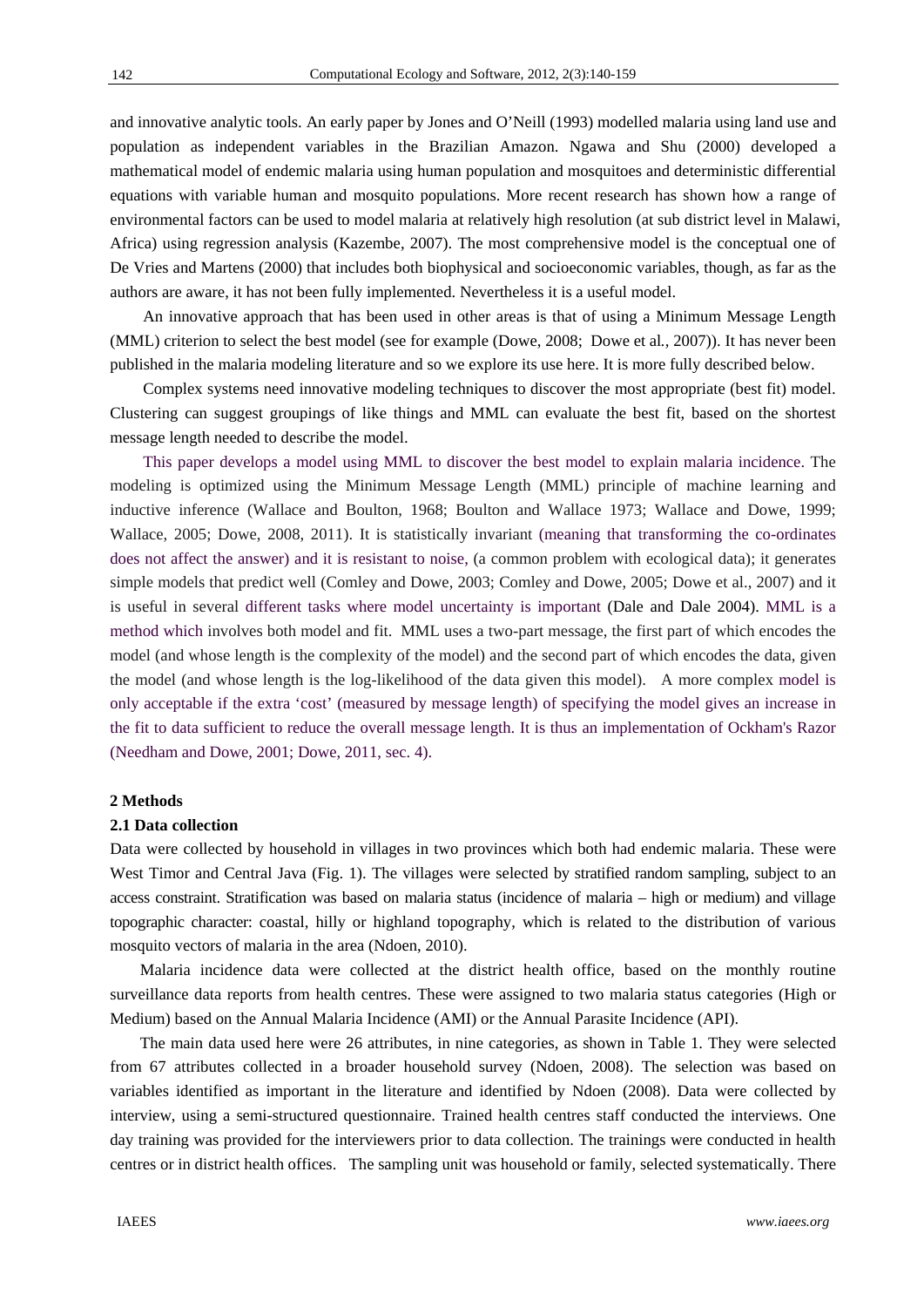were 529 households (respondents); 339 in West Timor and 190 in Central Java. Each respondent was an adult family member (18 years old or older), preferably the head of household. Information was obtained about the independent variable: recent malaria history and that of the family over the previous year. Dependent variables were the 26 variables in nine categories, referred to above (Table 1).



**Fig. 1** Location of the study areas

## **2.2 Aim of the modeling**

Our aim is to use the data in a predictive model of the incidence of malaria in house-holds. Table 1 summarises each attribute in 9 categories. All attributes are either binary or ordinal.

Malaria incidence (in a house-hold) is represented by two target variables. The first is the recent malaria ratio (Recent Ratio), which is the average number of malaria cases per house-hold member during the last three months. The Recent Ratio is an objective measure of malaria incidence in the recent past. The second target variable (Av. Malaria) is a subjective estimate of how often a household had malaria in the previous year.

The challenges in modeling the link between these attributes and the incidence of malaria (our two target variables) include that:

- there are many attributes compared to the number of respondents
- there are many missing values
- many attributes are not independent of each other
- several attributes may interact with each other in complex ways to affect malaria incidence Our methods must therefore:
- deal appropriately with missing data
- be able to detect weak relations
- be resistant to over-fitting
- have a solid foundation in Bayesian probability theory
- be able to handle the high ratio of attributes to respondents
- be able take advantage of the relations between attributes
- take into account the fact that all attributes affect the incidence of malaria simultaneously (We do not want to look at the relations between malaria incidence and each attribute separately. We are instead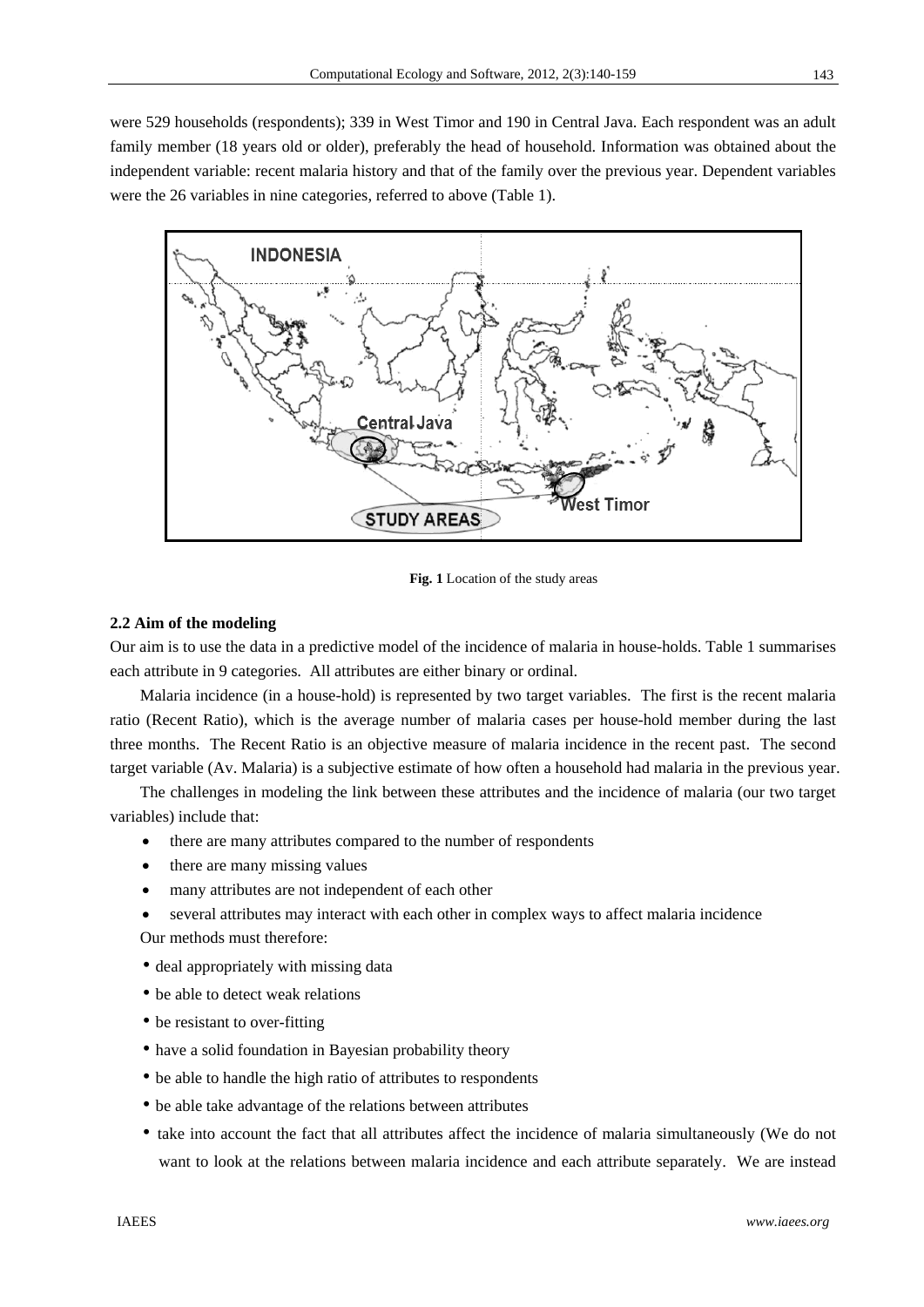interested in complete models that show how all attributes work together to contribute to malaria incidence.)

- produce results that are easy to interpret
- be able to select between models of different complexities

| Category                      | <b>Attribute Name</b> | Description                                                      |
|-------------------------------|-----------------------|------------------------------------------------------------------|
| Stratum                       | Stratum               | malaria stratum of the respondents village                       |
| Ecology                       | Highland              | $\ddot{\phantom{0}}$                                             |
| Ecology                       | Hilly                 |                                                                  |
| Ecology                       | Coastal               |                                                                  |
| Occupation                    | Farmer                |                                                                  |
| Occupation                    | Fisher                |                                                                  |
| Occupation                    | Other                 | true if not fisher or farmer                                     |
| <b>Preventative Measures</b>  | Clean Backyard        | frequency of cleaning backyard                                   |
| <b>Preventative Measures</b>  | <b>IRS</b>            | indoor residual spraying                                         |
| <b>Preventative Measures</b>  | Long Sleeve Use       | wearing covering clothing                                        |
| <b>Preventative Measures</b>  | <b>Bed-net Ratio</b>  | ratio of house-hold members using bed-nets                       |
| <b>Health Care Facilities</b> | <b>HF</b> Access      | ease of access the health care facilities                        |
| <b>Health Care Facilities</b> | Distance HF           | distance to the nearest health care facility                     |
| <b>Immediate Environment</b>  | Pond                  | presence of a pond near the home                                 |
| <b>Immediate Environment</b>  | <b>Rice Field</b>     | presence of a rice field near the home                           |
| Immediate Environment         | <b>Breeding Place</b> | presence of a potential mosquito breeding place near<br>the home |
| <b>Immediate Environment</b>  | Paddock               | presence of a paddock near the home                              |
| <b>Immediate Environment</b>  | Garden                | presence of a garden near the home                               |
| <b>Immediate Environment</b>  | <b>Bushes</b>         | presence of bushes near the home                                 |
| House-Hold                    | Toilet                | indoor or outdoor                                                |
| House-Hold                    | Lighting              | electric or non-electric                                         |
| House-Hold                    | Cooking Fuel          | cooking fuel                                                     |
| House-Hold                    | Wall                  | type of walls in home                                            |
| House-Hold                    | <b>HH</b> Members     | number of people in the house-hold                               |
| SES                           | <b>SES</b>            | socio-economic status                                            |
| Perception                    | Perception            | Accuracy of respondent's perception of malaria and its<br>causes |

| Table 1 Attributes selected for analysis |  |
|------------------------------------------|--|
|------------------------------------------|--|

## **2.3 Description of the model**

## 2.3.1 Two Bayesian network models

We use customised Bayesian network models (also known as directed graphical models) for the analysis. The idea of using MML for hybrid Bayesian network models with both discrete (categorical) and continuous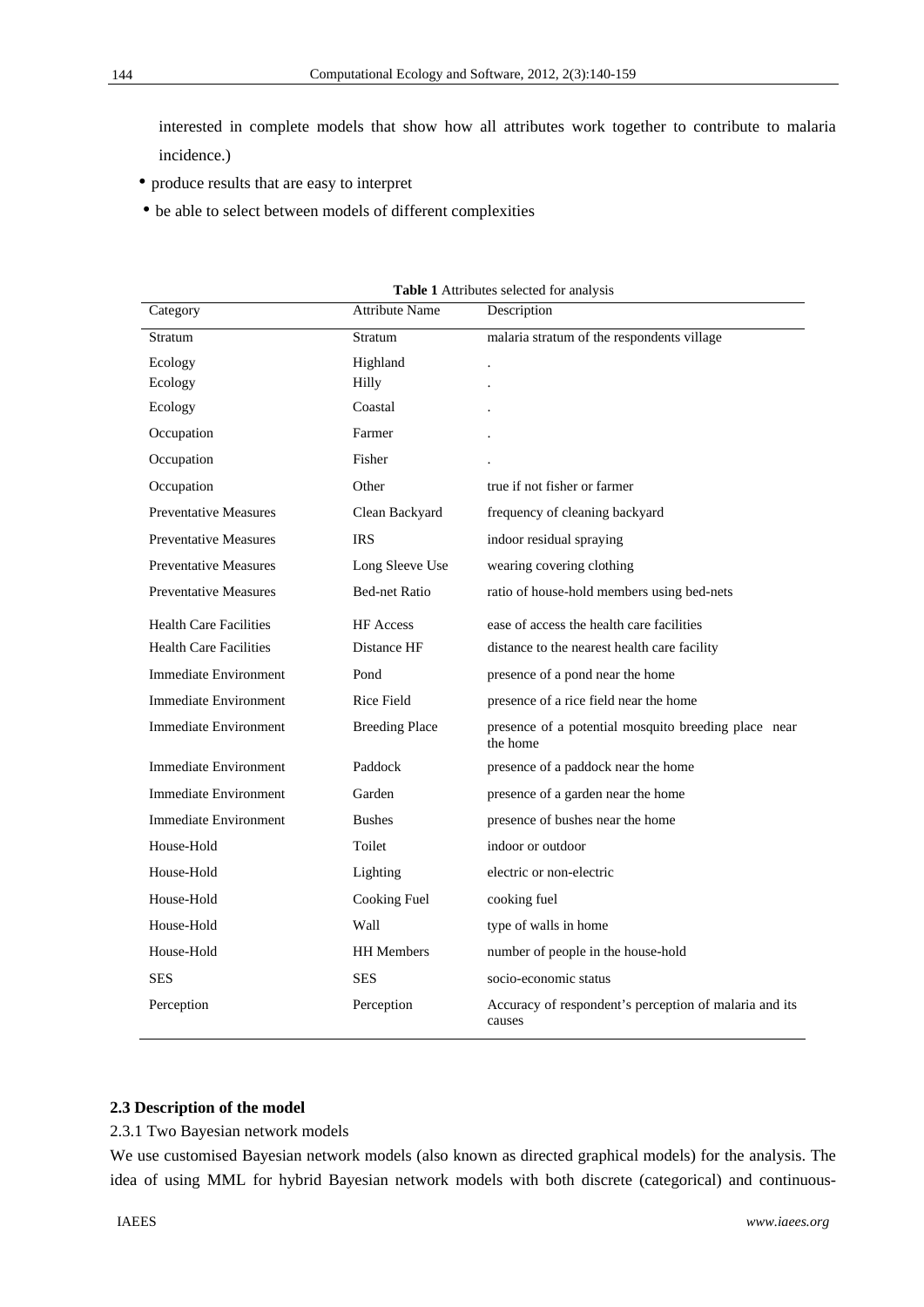valued attributes was discussed in Dowe and Wallace (1998) before then being first implemented in Comley and Dowe, (2003 and 2005), with discussions in Tan and Dowe (2004, sec. 5), Wallace (2005, sec. 7.4), Dowe (2008, sec. 0.2.5) and Dowe (2011).

The minimum message length (MML) principle is used to encode the discrete structure of the Bayesian network and point estimates of the weights of parameters on network arcs - all of which is encoded in the first part of the two-part MML message, with the second part encoding the data given this Bayesian network model. The total two-part message length gives a measure of goodness of the suitability of the model, trading off the length of the first part of the message (model complexity) with the length of the second part of the message (goodness of fit to the observed data).

The nodes of our Bayesian networks fall into three categories.

- I. Target: These nodes each represent a vector of observed values for one attribute, which is to be explained (Av. Malaria and Recent Ratio).
- II. Input: These nodes each represent a vector of observed values for one attribute which is not to be explained but is used to explain the target variables (e.g., causes of malaria).

III. Hidden: These nodes each represent a vector of unobserved values, which are inferred.

The arrows in Figs. 2 and 3 (below) represent conditional independences and are examples of two models. Red nodes (at the top of level) are used to represent targets, black nodes (at the base) for inputs and blue nodes (in the middle level) for hidden. Below is an example of what we are calling a Type C network diagram (Figure 2). In Fig. 2 there are 4 input attributes (x1, x2, x3, x4) and 2 targets (y1, y2). A single parameter is associated with each arrow. All parameters take values between -1 and 1. Similarly the observed input attributes and target variables have been mapped onto a discrete set of values between -1 and 1. A positive value for  $p1$  in this example would mean that  $x1$  tends to increase  $y1$  while a negative value for  $p1$  would have the reverse effect. The strength of this influence depends on *|p1|.* The influences of separate arrows to a single node are combined. The inferred parameter vector *p* would show how the 4 inputs combined influence the target *y1*. We will refer to this type of network as Type-C.



**Fig. 2** A Type C network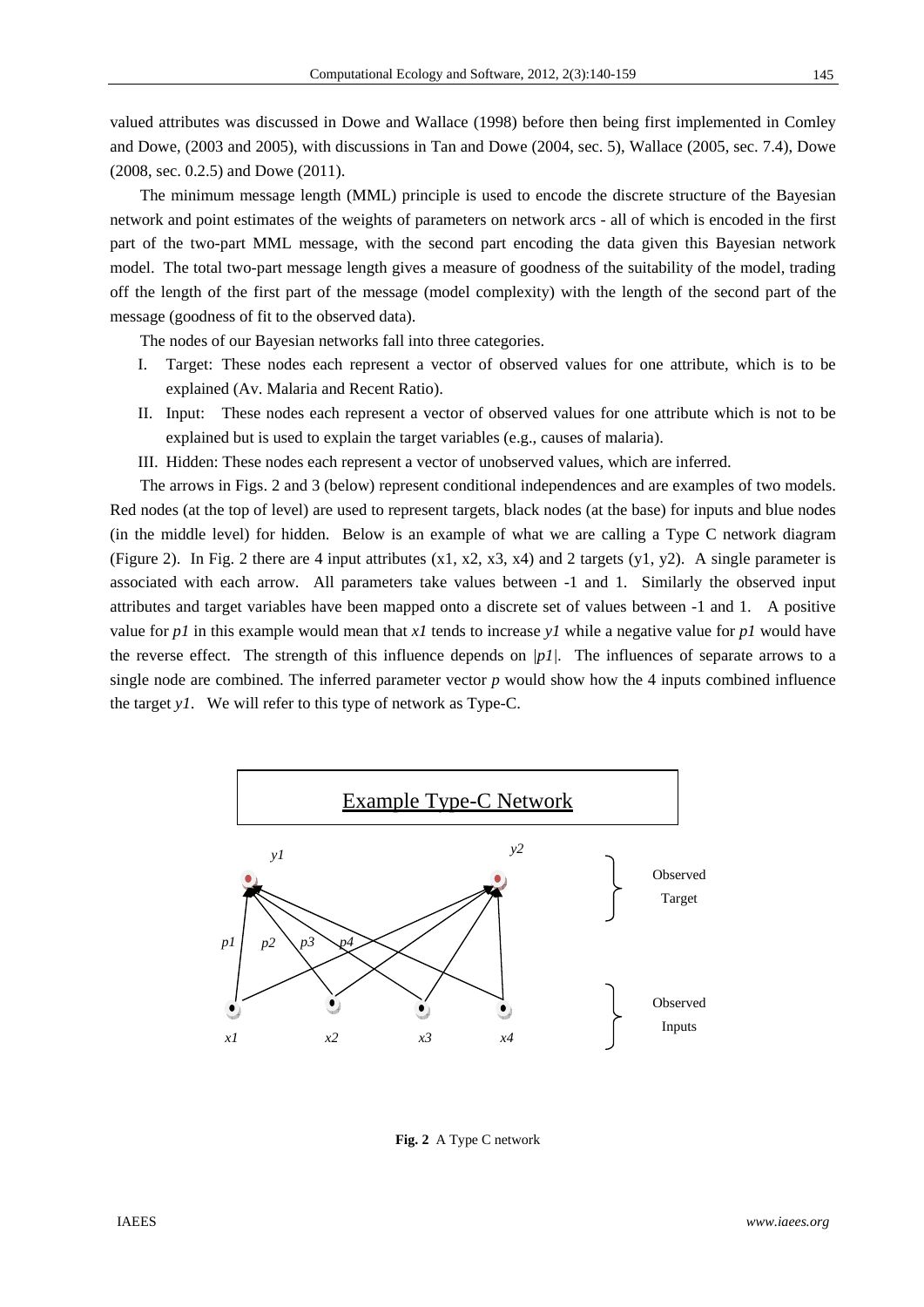By creating intermediate (hidden) nodes our models can express more complex relations. We will refer to this type of network as Type-A. We will use names such as A1, A2 and A3 to refer to such networks with 1, 2 and 3 hidden nodes or features respectively. The name A0 will be used for the case where there is assumed no link between inputs and target. A0 can be thought of as a null hypothesis. Model A2 is illustrated in Fig. 3. As with the C model all parameters take values between -1 and 1. The influence of the input variable x on the target variable y via the hidden feature h is such that negatives between both x and h and between h and y lead to a positive influence on y and a negative in one with a positive in the other has a negative influence on y. This is demonstrated later in the results.



**Fig. 3** A type A-2 network

## 2.3.2 Parameters and prior probabilities (priors)

Bayesian prior probabilities are assigned to all parameters to be inferred. In Figs. 2 and 3 we have mentioned that there is a parameter associated with each link depicted. Aside from these link parameters there is also 1 parameter associated with each input node, 2 parameters associated with each target node and 1 for each hidden node. These additional parameters are necessary to make the networks flexible enough to represent the types of relations expected. Here it is sufficient to look at only the link parameters to interpret our results.

For the type-C network (with 26 input nodes and 2 target nodes) there are  $82 = (26 + 4 + (26 * 2))$ parameters. For the type-A1 network there are  $59 = (26 + 1 + 4 + (26 + 2))$ . For the type-A2 network there are  $87 = (26 + 1 + 4 + (26+2)*2)$ . For the type-A3 network there are  $117 = (26 + 3 + 4 + (26+2)*3)$ . Clearly estimating this many parameters reliably (without over-fitting) is quite difficult considering that we only have 529 respondents and also because the relation between input nodes and target nodes is, in our data, relatively weak.

We do not want to look at the relations between malaria incidence and each attribute separately. We are instead interested in complete models that show how all attributes work together to contribute to malaria incidence. The problem with this is that there are a huge number of distinct and very different solutions (instantiations of all parameters). Given enough data it is, in theory, possible to narrow the solution down to a single best network structure and accompanying point estimates. However we do not have that much data.

Our solution here is to infer a large set of typical solutions. While each solution by itself is hard to interpret due to the nature of the models used, by looking at commonalities between members of the inferred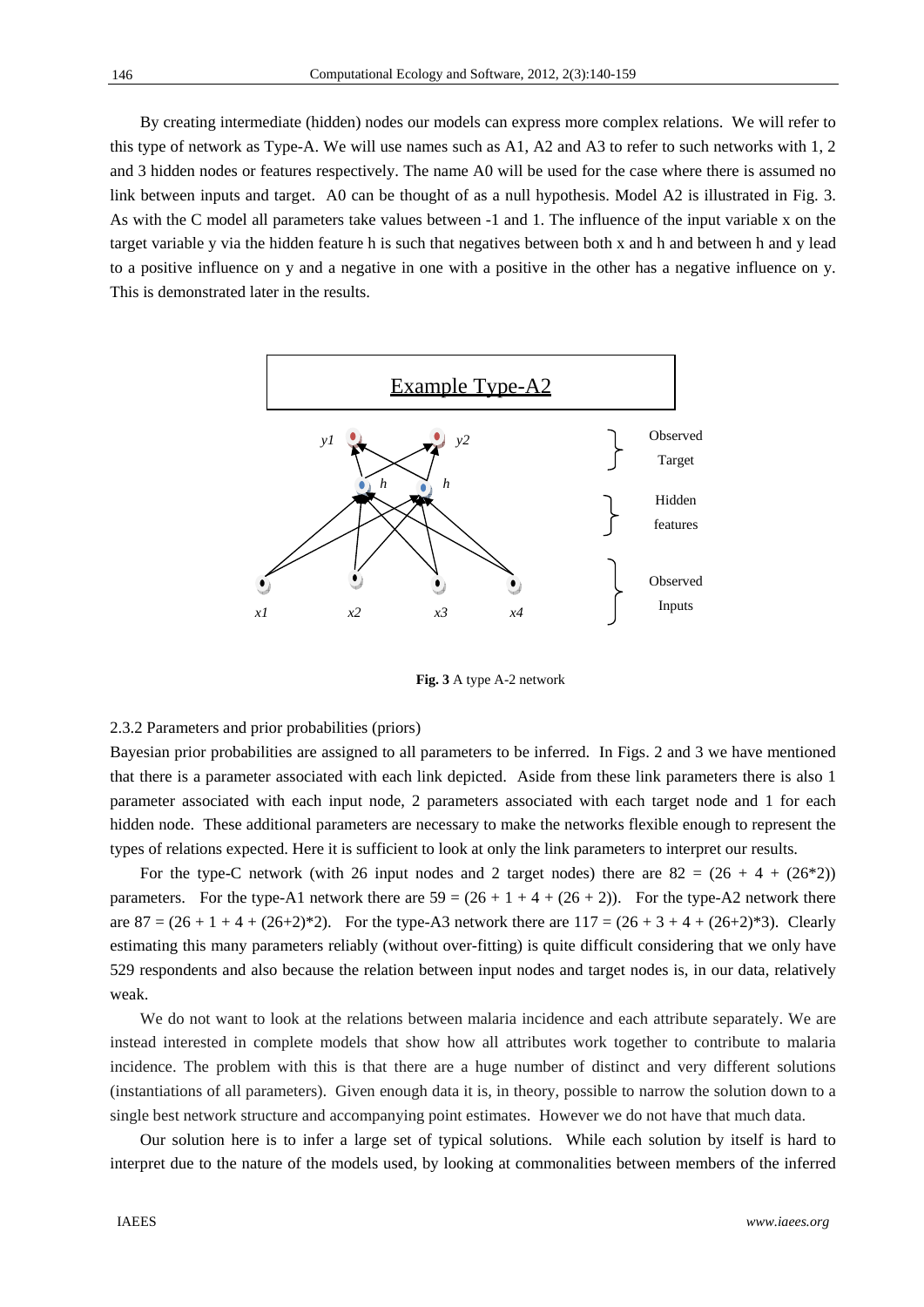set of solutions, one can come to some solid conclusions. For each link parameter we calculate a mean and standard deviation over all the values it takes in the solution set. A high standard deviation indicates that the value of a link parameter depends a lot on the values of other parameters. A low standard deviation means the influence of that parameter depends little on the effects of other parameters. This allows us to isolate those input attributes that have a consistent relation with malaria incidence even when the effects of all other attributes are taken into account.

The problem of having many parameters can be further alleviated by assigning strong priors to all parameters. Our prior over the parameters gives a strong preference to solutions which set most of the parameters to zero (so that those links have no effect) and some preference to values with low magnitude (so that those links have little effect). This prior reduces the uncertainty about the solution, allowing more to be accomplished with less data. It also has the added bonus of giving preference to solutions that are simpler and easier to interpret.

The reader may have noticed that these models have a lot in common with artificial neural-networks. While they function in a similar way, our models are strictly Bayesian networks with complete priors defined. This design is intended to be correct in terms of Bayesian modeling and to make solutions (point-estimates) less sensitive to small changes in parameter values.

#### 2.3.3 Analysis setup

Table 2 shows the 26 input attributes and the values they take. The two target variables are shown at the end of the table. All values have been mapped to real values between -1 and 1 to be used by the program.

We have used models A0, A1, C, A2 and A3 on the data for Central Java and West Timor to infer point estimates of all parameters. Message lengths were used to select the best models: that is, those models with the minimum lengths. This was applied to responses from both provinces (West Timor, Central Java) separately. That was done because we expect each area to be distinct enough to have different characteristics where cause of malaria is concerned. West Timor has a greater malaria problem, with year-long transmission, whereas the problem is less in Central Java (Ndoen et al., 2011), although malaria is endemic in both areas.

#### **3 Results**

## **3.1 Results of modeling**

The results generally found that an A type model had the shortest message length and hence is the preferred one. The results presented below show both the A and C model only where there were *useful predictors*. That is where connecting link parameters had means of absolute value greater than 0.10 and standard deviations less than 0.3. The *most consistent* predictors were determined by having a small standard deviation compared to the mean (a mean of absolute value greater than 0.10 *and* a standard deviation (SD) of less than half the mean). The message length is measured in nits, where 1 nit (of information) =  $log2$  (e) bits approx. 1.4427 bits.

#### **3.2 Results for Central Java**

The analysis of 190 respondents from Central Java found that model A1 provided the best explanation of the target variables (Table 3). Model C provided no consistent predictors of malaria and will not be considered further here.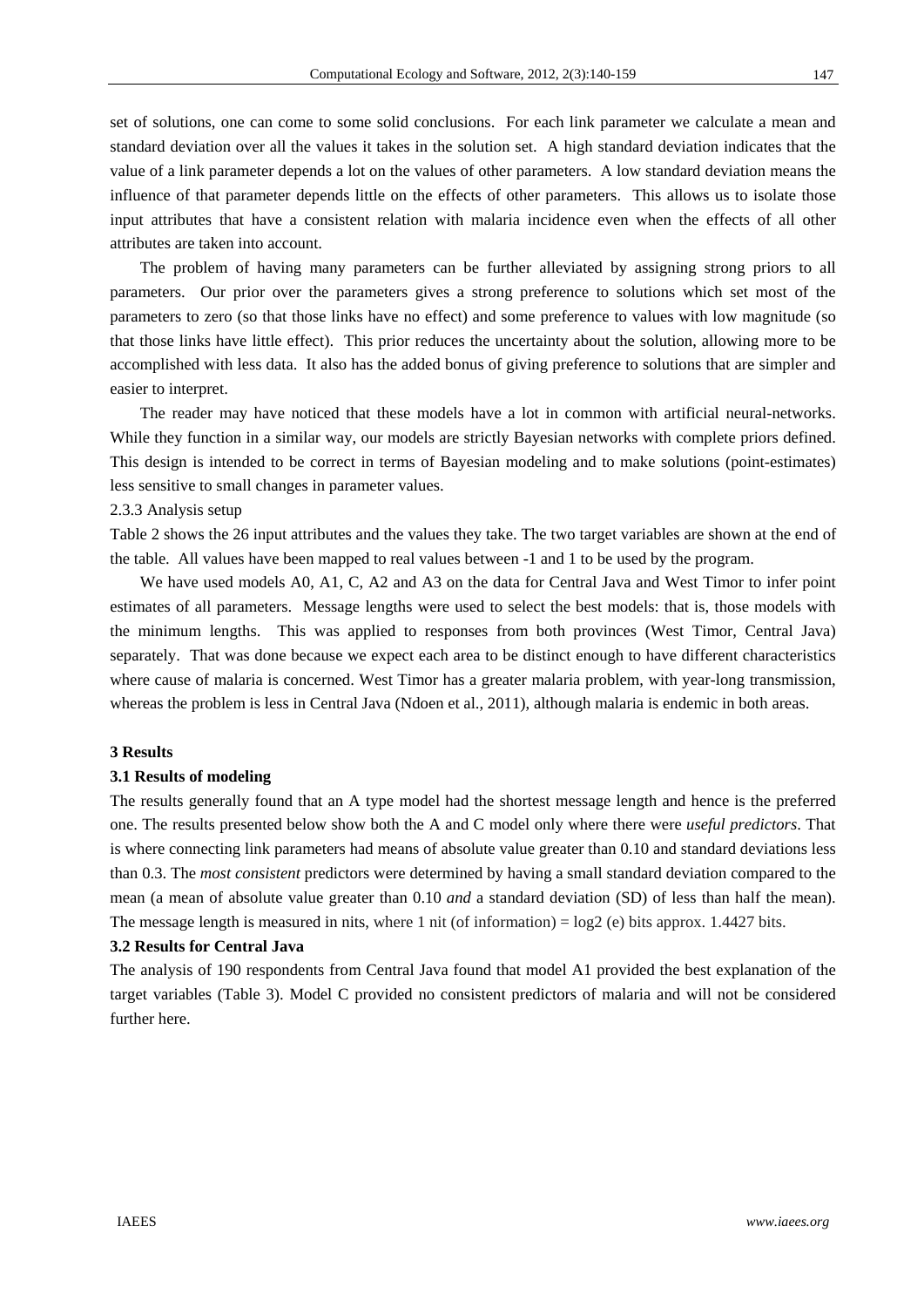| <b>Attribute Name</b>                    | Possible Values                                | Transformed<br><b>Values Used</b> |
|------------------------------------------|------------------------------------------------|-----------------------------------|
| Stratum<br><i>(village)</i><br>malaria)  | Medium, High                                   | $-1, 1$                           |
| Highland (ecology)                       | False, True<br>$-1, 1$                         |                                   |
| Hilly (ecology)                          | False, True                                    | $-1, 1$                           |
| Coastal (ecology)                        | False, True                                    | $-1, 1$                           |
| Other (occupation)                       | False, True                                    | $-1, 1$                           |
| Farmer (occupation)                      | False, True                                    | $-1, 1$                           |
| Fisher (occupation)                      | False, True                                    | $-1, 1$                           |
| Clean Backyard                           | $1,2,3,4,5$ (ordinal categories, $1 = never$ ) | $-1, -5, 0, -5, 1$                |
| <b>IRS</b>                               | 1,2,3,4,5 (ordinal categories, $1 = never$ )   | $-1, -5, 0, -5, 1$                |
| Long Sleeve Use                          | $1,2,3,4,5$ (ordinal categories, $1 = never$ ) | $-1, -5, 0, -5, 1$                |
| <b>Bednet Ratio</b>                      | 1,2 (ratio, 1 means more nets)                 | $-1, 1$                           |
| HF Access                                | 1,2 (walking, motorbike)                       | $-1, 1$                           |
| Distance HF                              | $1,2,3$ (<1km,1-2km,>2km)                      | $-1, 0, 1$                        |
| Pond                                     | False, True                                    | $-1, 1$                           |
| Rice Field                               | False, True                                    | $-1, 1$                           |
| <b>Breeding Place</b>                    | False, True                                    | $-1, 1$                           |
| Paddock                                  | False, True                                    | $-1, 1$                           |
| Garden                                   | False, True                                    | $-1, 1$                           |
| <b>Bushes</b>                            | False, True                                    | $-1, 1$                           |
| Toilet                                   | $1, 2$ (1 separate, 2 own)                     | $-1, 1$                           |
| Lighting                                 | 1, 2 (1 kerosene, 2 electric)                  | $-1, 1$                           |
| <b>Cooking Fuel</b>                      | 1, 2 (1 wood, 2 stove)                         | $-1, 1$                           |
| <b>Wall</b>                              | 1, 3 (1 brick, 3 bamboo)                       | $-1, 1$                           |
| <b>HH</b> Members                        | $0-1$ , 1-2, 3-4, 5-7, >7                      | $-1, -5, 0, .5, 1$                |
| <b>SES</b>                               | $-1, 0, 1$<br>Low, Med, High                   |                                   |
| Perception (of malaria)                  | Wrong, Right                                   | $-1, 1$                           |
| Ratio Recent (is a Target)               | $0-1, 1-4, 4-6, 6-8, >8$                       | $-1, -5, 0, .5, 1$                |
| Average Malaria (Av Mal- is<br>a Target) | $1,2,3,4,5$ (ordinal categories)               | $-1, -5, 0, .5, 1$                |

**Table 2** Attributes and values

| <b>Table 3</b> Models for Central Java (best model is in bold) |                                   |  |
|----------------------------------------------------------------|-----------------------------------|--|
| Model                                                          | <b>Best Message Length (nits)</b> |  |
| A <sub>0</sub><br>A <sub>1</sub>                               | 247<br>$230*$                     |  |
| C                                                              | 238                               |  |
| $\Delta$ 2                                                     | 234                               |  |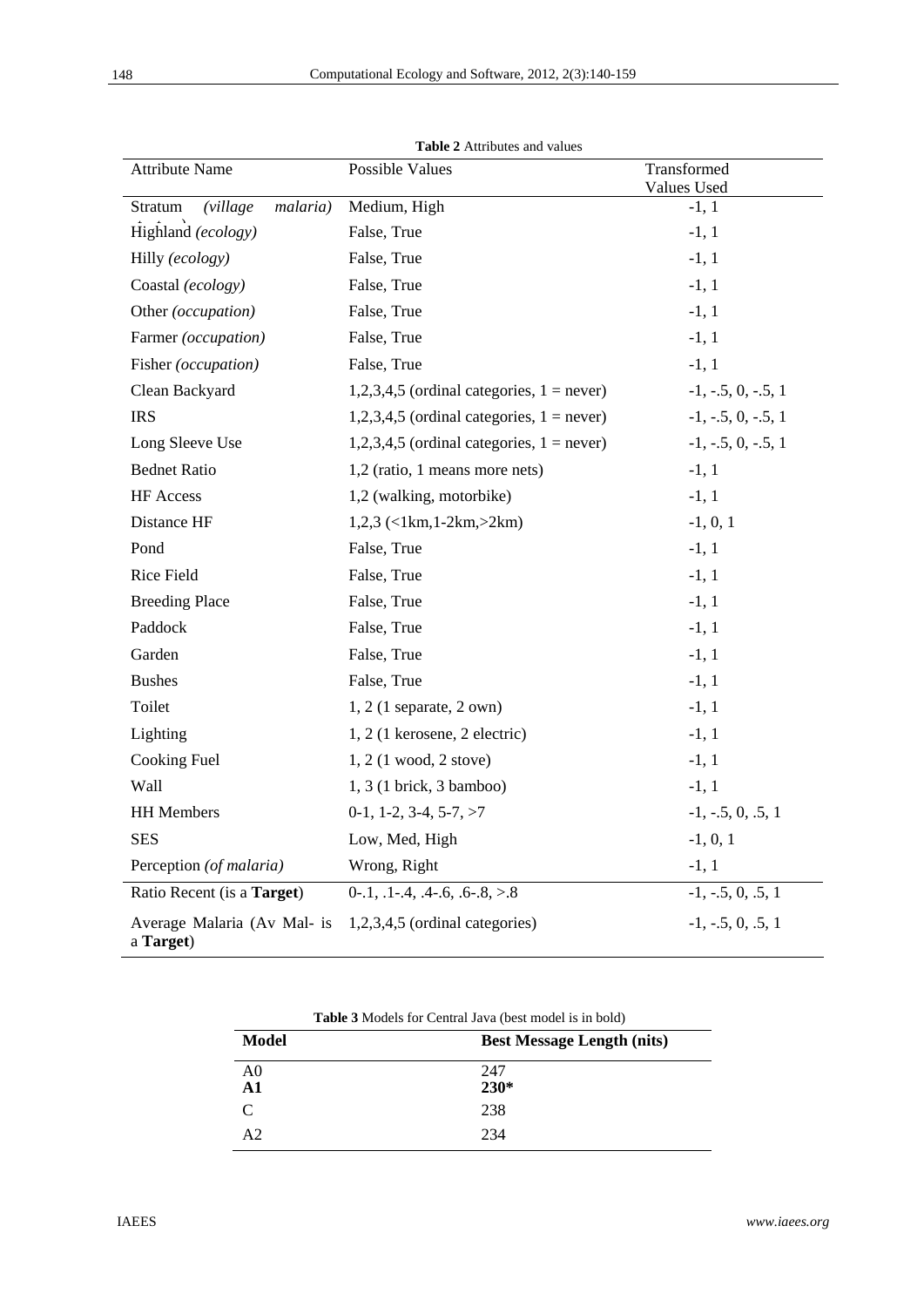# **3.3 Model Type-A1 for Central Java**

Fig. 4 shows the means and standard deviations of the inferred link parameters for nodes that had predictor value (where connecting link parameters have means of absolute value greater than 0.1 and standard deviations less than 0.3 (or less than half the mean for most consistent predictors).



**Fig. 4** Results of the Model A1 Central Java showing mean (SD)

#### **3.4 Consistent predictor attributes**

The *most consistent* predictor was the presence of a garden with a positive relationship. That is, both recent malaria and average malaria were positively related to a household having a garden. Having a clean backyard and being near rice fields were *useful predictors* and were also related to increased malaria incidence.

# **3.5 Results for West Timor**

The analysis of the 330 respondents in West Timor also resulted in the A1 model providing the best explanation. The best message lengths are shown in Table 4. Model C, although not the best model, did contain some consistent predictors and will be included here.

|                | <b>Table 4</b> Models for West Timor (best model is in bold) |  |
|----------------|--------------------------------------------------------------|--|
| Model          | <b>Best Message Length (nits)</b>                            |  |
| A <sub>0</sub> | 727                                                          |  |
| A1             | $640*$                                                       |  |
| $\mathcal{C}$  | 664                                                          |  |
| A <sub>2</sub> | 653                                                          |  |
|                |                                                              |  |

#### **3.6 Model Type-A1 for West Timor**

Fig. 5 shows the means and standard deviations of the inferred link parameters for nodes that were valuable predictors.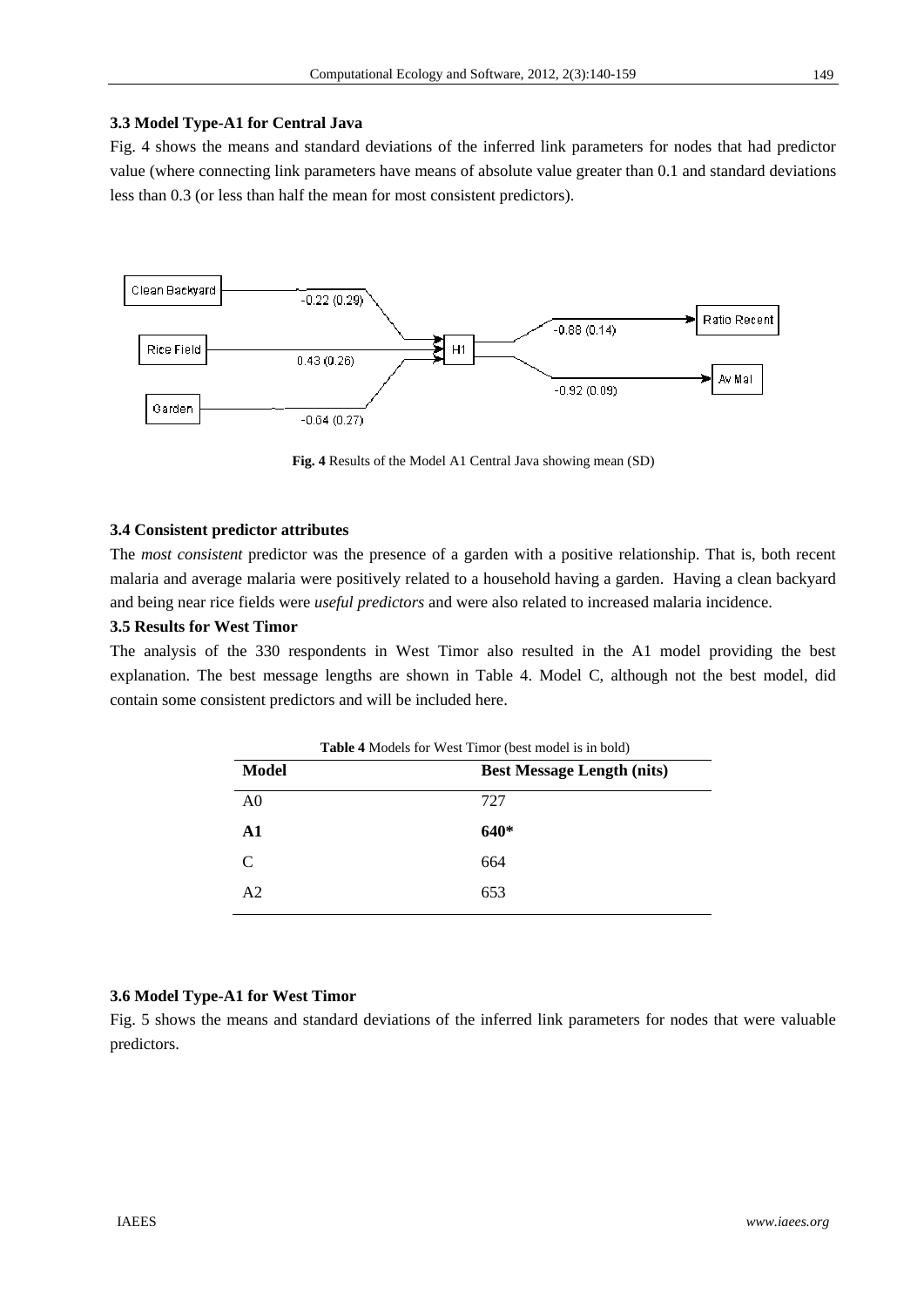

**Fig. 5** Results of the Model A1 model for West Timor

# **3.7 Consistent predictor attributes**

There are four attributes that met the *most consistent predictors* criteria, for both recent and longer-term average malaria. These all had a positive influence on malaria incidence. They are Stratum in the high category, a coastal location, having a clean backyard and the presence of mosquito breeding place.

# **3.8 Model Type-C for West Timor**

Fig. 6 shows the means and standard deviations of the inferred link parameters for nodes that had predictor value.



**Fig. 6** Results of the C model for West Timor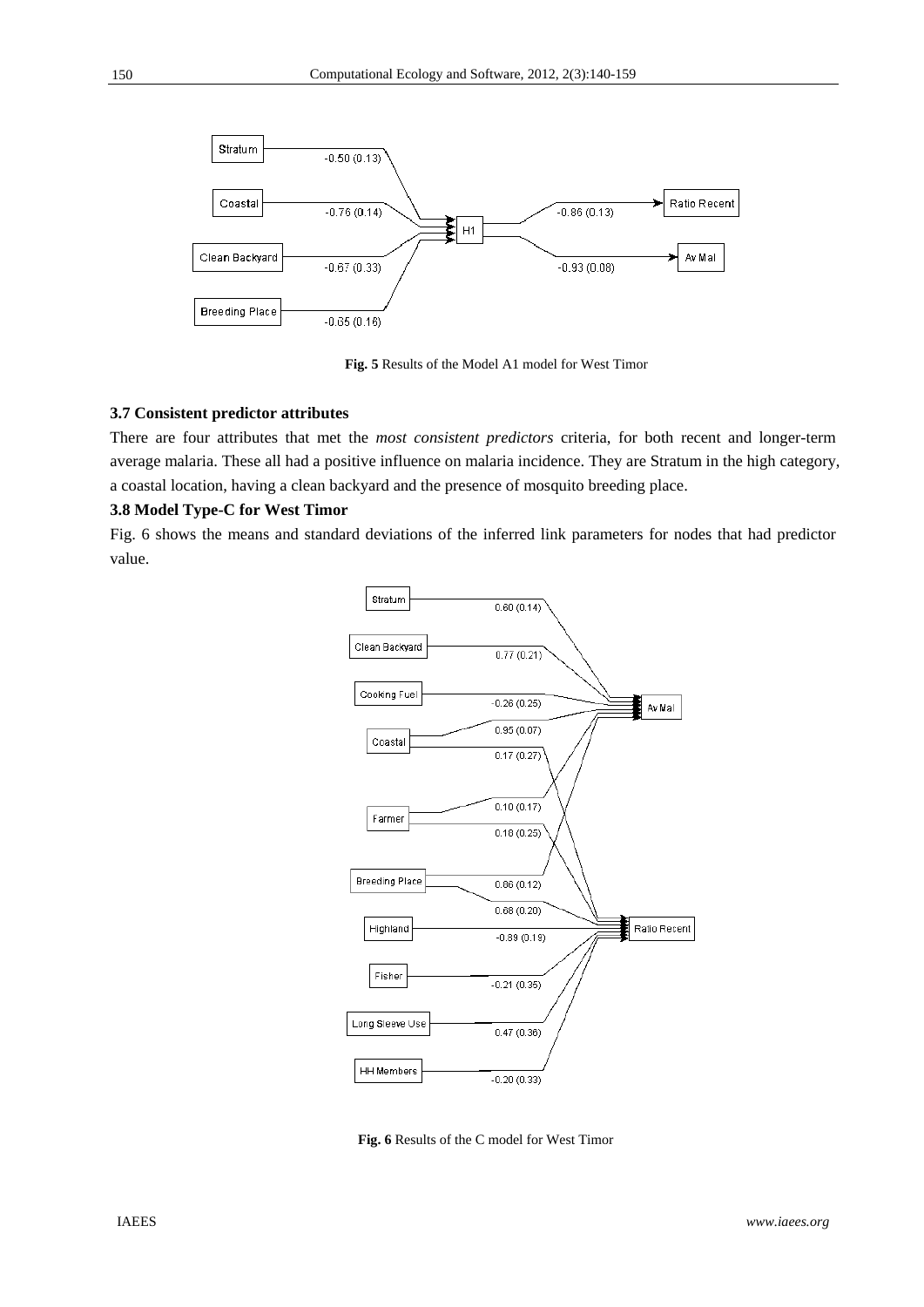# **3.9 Consistent predictor attributes**

The *most consistent predictors* are Stratum, clean backyard, a coastal location (for Av malaria) presence of mosquito breeding place and highland location (the latter only for recent malaria and with a negative relationship). The relationship to the two target variables is not completely consistent and is summarised in Table 5. For recent malaria the only strong positive predictor is the presence of a mosquito-breeding place; a highland location is strongly negatively related to recent malaria. For the longer-term average malaria the relationships are clearer with strong positive relationships with high stratum, clean backyard, coastal location and mosquito breeding place.

| <b>Table 5</b> Consistent predictors of the C model for West Timor |                             |              |
|--------------------------------------------------------------------|-----------------------------|--------------|
| <b>Attribute Names</b>                                             | Influence on                | Influence on |
|                                                                    | <b>Recent Malaria Ratio</b> | Av Malaria   |
| Stratum (is high)                                                  | none                        | positive     |
| Clean Backyard (more often)                                        | none                        | positive     |
| Coastal (is coastal)                                               | none                        | positive     |
| Breeding Place (is present)                                        | positive                    | positive     |
| Highland (is highland)                                             | negative                    | none         |

# **3.10 Summary of predictors**

Table 6 summarises the important predictors and those that were discarded because they did not meet the criteria described above.

| <b>Table 6</b> Summary of the variables as predictors in the analyses (by category). |  |  |
|--------------------------------------------------------------------------------------|--|--|
|                                                                                      |  |  |

| <b>Consistent predictors</b>                                                           | Variables with little predictive value       |  |
|----------------------------------------------------------------------------------------|----------------------------------------------|--|
| Stratum                                                                                |                                              |  |
| Ecology: Highland (negative), Coastal                                                  | Ecology: Hilly                               |  |
| Preventative measures: Clean backyard                                                  | Preventative measures: IRS, Long Sleeve Use, |  |
|                                                                                        | <b>Bed-net Ratio</b>                         |  |
| Environment: Breeding place, Garden, Rice Environment: Pond, Paddock, Bushes,<br>field |                                              |  |
|                                                                                        | Occupation: Farmer, Fisher, Other            |  |
|                                                                                        | Health care facilities (HF): HF<br>Access.   |  |
|                                                                                        | Distance HF                                  |  |
|                                                                                        | Household (HH): Toilet (indoor or outdoor),  |  |
|                                                                                        | Lighting, Cooking Fuel, Wall, HH Members     |  |
|                                                                                        | Socio-economic status                        |  |
|                                                                                        | Perception                                   |  |

# **4 Discussion**

The discussion focuses first on the methodological issues and then on the substantive results.

151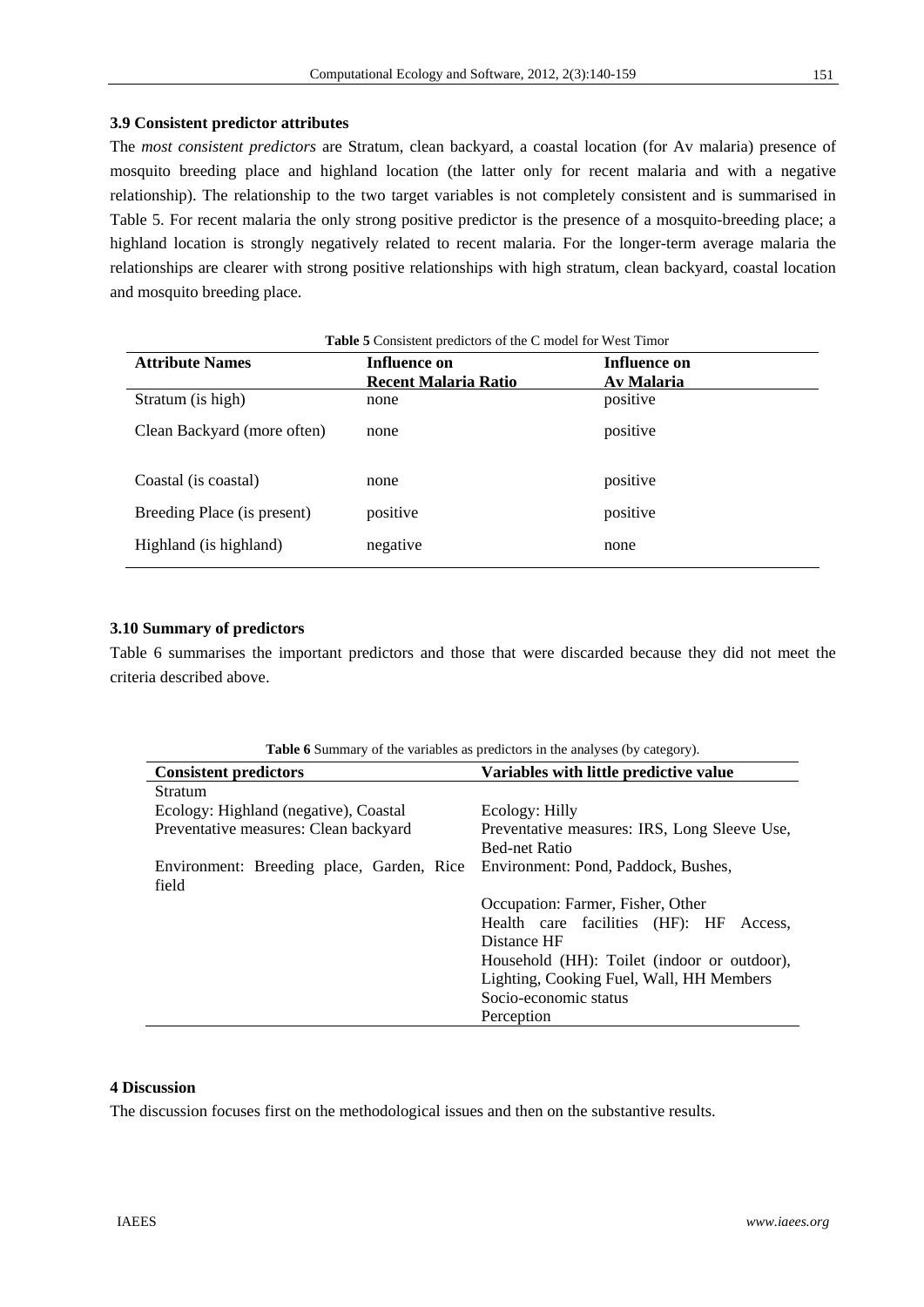## **4.1 Methodological**

#### 4.1.1 Strengths

The data, with the exception of Stratum, was all collected at the same level of resolution (household) and hence there should be no discrepancies related to disparate scale.

The method has modeled malaria based on a wide range of variables, selected as important based on the literature, and representing a diverse range of attribute categories. It used a modeling process that identifies the best and simplest model to account for the data. This results in a relatively few variables being selected as combined strong predictors and hence relatively simple to interpret.

In practice, MML's quantitative Ockham's razor trade-off between model complexity and goodness of fit means that MML models tend to be less complicated than rival statistical and machine learning methods - with MML models tending to involve less explanatory variables and attributing them slightly less influence than rival methods, yet with MML tending to predict better (Dowe, 2008, sec. 0.2.5, p539, col. 1).

In cases where the amount of data is relatively limited compared to the number of parameters which have to be estimated (as happens with, e.g., single and especially multiple latent factor analysis, the classical Neyman-Scott problem and more recent panel data versions of Neyman-Scott), it appears that MML is the only method known so far which will in general be statistically consistent - i.e., for which the parameter estimates ultimately become correct as the amount of data increases (Dowe and Wallace, 1997; Wallace 2005, chap. 4; Dowe, 2008, sec. 0.2.5; Dowe, 2011, secs. 5.2, 6.4 and 6.5).

## 4.1.2 Weaknesses

The data used may not be completely reliable. The reporting of recent malaria (last three months) is likely to be more reliable than recollections over a longer period (average malaria). An even shorter period for recollection (of two months) was used by Dye *et al* (2010) for their qualitative African study. That the Stratum is not always a consistent predictor may also indicate that there may be discrepancies between local knowledge and the official data.

#### **4.2 Substantive results**

The results of the predictor attributes were expected; however some of the ones that did not predict well were surprising. At a general level this would mean that, although they may appear to be important when taken singly, when included in a complex model the combined effects of others may have greater predictive value. From a practical perspective dealing with several variables may be a better management option rather than focussing on one, which may, or may not be reliable (see for example bednets and references to these below). The following discusses both the expected predictors and the occasionally surprising evictions/omissions.

#### 4.2.1 The expected predictors

*Stratum*: this was to be expected and, in a sense, acts to validate the data, though does not do so completely. This may be explained by self-reported data (albeit based on professional diagnosis) with possibly some cases of memory lapse.

*Ecology*: Highland (negative). It was not surprising that a highland location had a negative relationship with malaria: highland areas may not contain wetlands and temperatures may be cool, thus slowing the incubation and transmission times for the pathogen. However this may change as global temperatures increase. With climate change anopheline malaria vectors may be able to move to higher elevations and increase transmission, as has already been observed in east Africa (Pascual et al., 2006). Ndoen et al. (2010) also showed that some malaria vectors were already common in the highlands in Indonesia (e.g., *Anopheles barbirostris*) and thus might contribute to highland malaria increasing as climate changes (and land use also may play a role).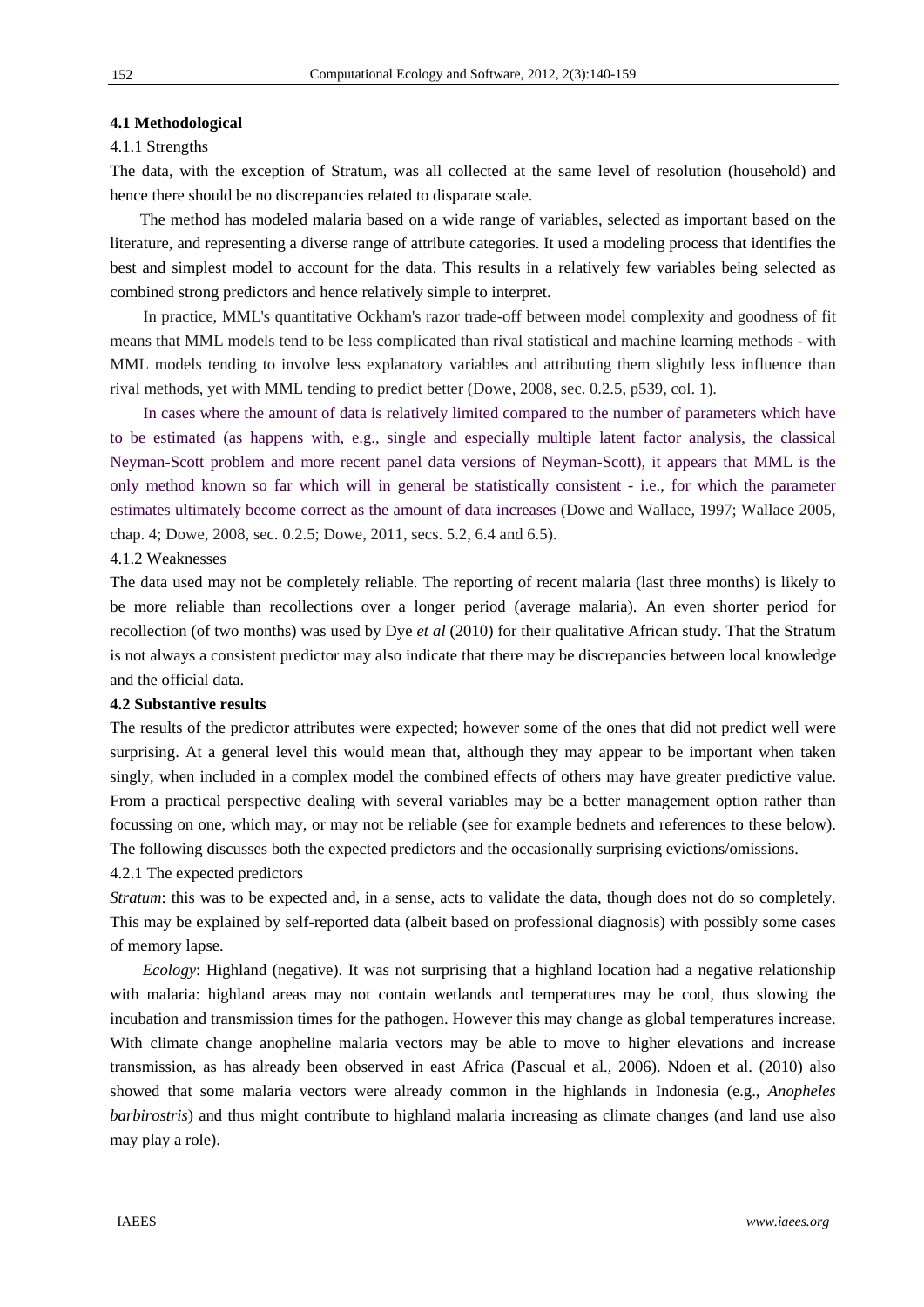A coastal location had a positive relationship with malaria and this is likely because coastal areas include wetlands and rice fields. This is likely to be related to the significant relationship between malaria vectors and coastal locations in West Timor (Ndoen et al., 2010).

*Preventative measures*: Clean backyard. Clean backyard is not usually associated with mosquito risk as backyard rubbish (i.e., not a clean backyard) can provide refuge for mosquitoes and hence be associated with a higher incidence of malaria; it may be that maintaining a clean backyard exposes people to mosquito activity, especially to day-biting mosquitoes, of which there are several species in Central Java and West Timor (Ndoen et al., 2011). In the present study there are five categories of cleaning the backyard ranging from rarely to daily and the latter behavior may be putting people at extra risk.

*Environment:* Breeding place, Garden, Rice field. Rice fields may be associated with temporary water bodies. In the data set breeding place included a range of wetlands including brackish and fresh water wetlands. In the case of garden (cultivated for food crops) and rice fields it is likely that some form of irrigation would be used, creating ideal mosquito larval conditions with humans working in these environments providing a local blood meal (Van den Berg and Knols, 2006; Afrane et al.,*,* 2004). Increased malaria may also be related to sleeping outdoors as reported by (Mueller et al., 2006) for their research in Papua New Guinea. 4.2.2 Unexpected non-predictors /surprise evictions from the models

*Ecology*: A hilly topography may not have many wetland areas suitable for anopheline mosquito habitats. However (Ndoen et al., 2010; Ndoen, 2008) found that hilly areas, if they also had rice fields, were associated with increased malaria and this was related to the mosquito species associated with that topography and land use. Here we found an association with rice fields, but only as part of the model (see above).

*Occupation*: Farming and fishing have been associated with increased risk of malaria in the larger study (Ndoen, 2008) and in other studies with increased risk of malaria related to both occupations (Barcus et al., 2002; Nalim et al., 2002; Worrall et al., 2003). However when included in a whole model as we have done here the effect does not appear to be important. The association between fishing and malaria incidence is variable, depending on the type of fishing. For example fish farms, if properly maintained, would not usually support mosquito production but, if abandoned, then mosquito problems and malaria have been shown to increase (Howard et al., 2007).

*Preventative measures:* these included Indoor Residual Spraying, wearing Long Sleeves and having Bednets. In the models developed here bed nets, often cited as effective prevention tools, were never selected as good predictors. Bednets (and IRS) can reduce the incidence of malaria (Clarke et al.,*,* 2001; Mnzava et al.,*,* 2001; Alten et al., 2003; Dye et al., 2010) but this is not always the case (Al-Taiar et al., 2008). Another factor that may explain the lack of relationship in our models may be related to the distribution or usage practices: distribution after an epidemic and misuse for fishing or other activities (Ndoen, 2008).

Indoor Residual Spraying (IRS) was never selected as a consistent predictor but is often cited as an effective control measure (for example: Singh et al., 2006). In Indonesia research in a hilly area of Central Java at District level showed an increase in malaria incidence as IRS was reduced between 1986 and 1995 (Barcus et al., 2002). To ensure effective indoor residual spraying against malaria vectors, knowledge of factors such as mosquitoes' resting places is essential (Takken et al.,*,* 1990; Pates et al., 2002; Warrell and Gilles, 2002). It is only effective against mosquitoes seeking hosts indoors and mostly at night. In the study areas there was no clear pattern of mosquitoes preferring indoors and night biting, though for example *An. barbirostris* in West Timor showed some preference for indoors, but not in Central Java (Ndoen et al., 2011). Mosquitoes were generally more active outdoors and IRS would not be recommended, at least as a priority action or if resources are scarce (Ndoen et al.*,* 2010). Another study in Central Java also reported no relationship between IRS and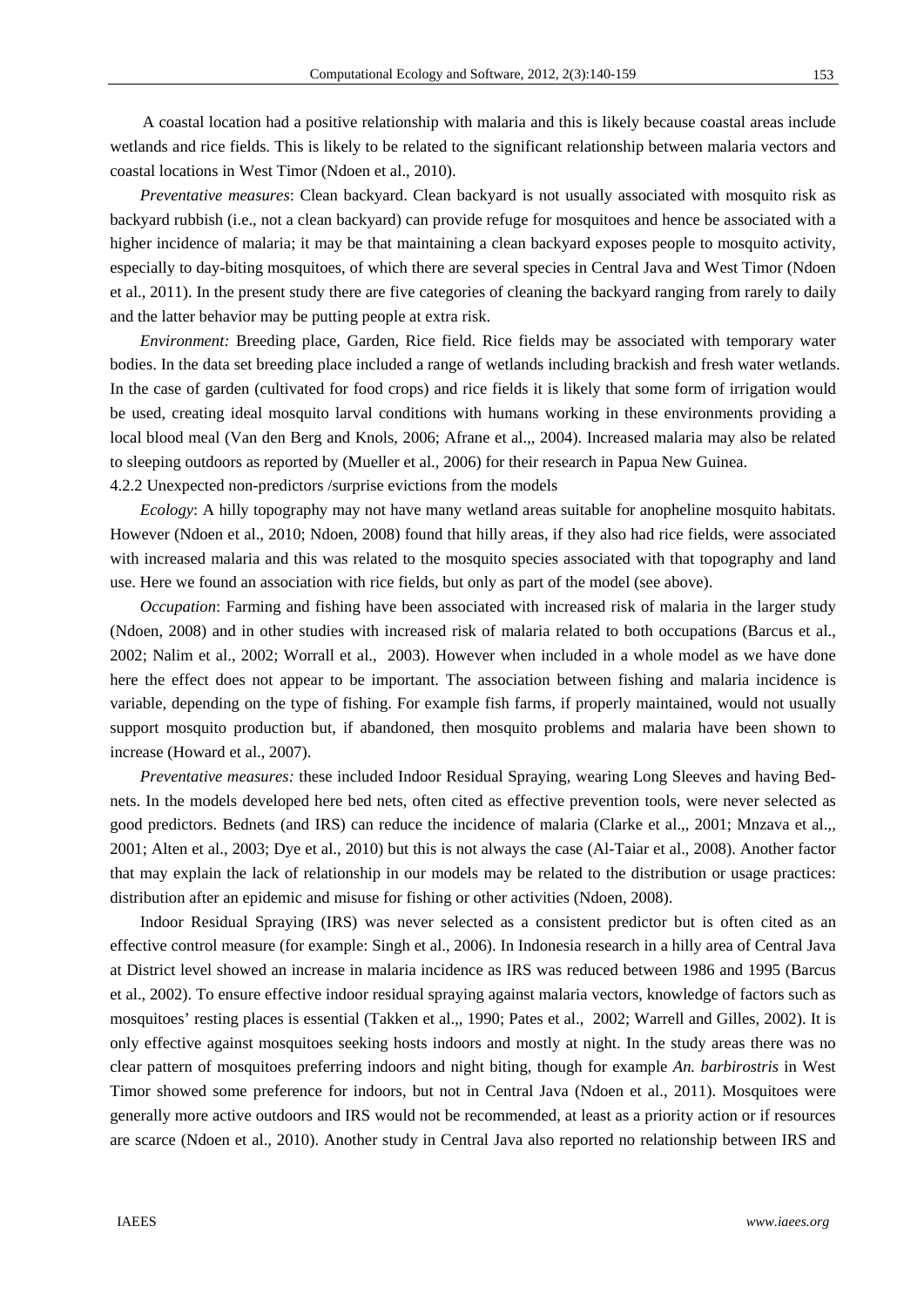malaria incidence (Dale et al., 2005). There appears to be a large variability and hence IRS may not be a generally reliable predictor for all areas.

*Health care facilities (HF)*: HF Access, Distance HF. Noor et al., (2003) showed that distance was an important factor important in accessing health services for malaria in Kenya. However Ndoen (2008) showed that living within 1 km of a health care facility was associated with increased malaria incidence. This may be related to ease of diagnosis and subsequent reporting. The average distance to health care facilities from villages in the Central Java and West Timor village study were 5.74 and 7.17 km respectively (Ndoen, 2008). On the other hand there is some evidence in Indonesia that, as distance to health care facilities increases, so does malaria incidence (Sipe et al.*,* 2005, unpublished data). This is consistent with the findings of Al-Taiar et al., (2008) who found increased incidence of severe malaria if distance to a health centre was > 2 km. Both these points may account for the apparent lack of a clear relationship with reported malaria incidence. In other research access to health care has been shown to be important. For example Unger et al., (2006) showed that health service access resulted in increased malaria cure rates in Mali. Bell et al., (2005), in their Philippines study, found that malaria parasite prevalence was significantly higher in villages without a resident village health worker.

*Environment:* Pond, Paddock, Bushes. In theory these all provide resources for mosquitoes: the pond provides larval habitats, paddocks may provide access to a blood meal (for zoophilic mosquitoes) and bushes provide shelter for adult mosquitoes during the day, reducing the risk of dehydration and increasing survival (mosquitoes need to survive at least 8 days for incubation of the pathogen (Bruce-Chwatt, 1980)). Paddock has been shown to be especially important. It tends to include association with animals in barns etc. and some mosquito species feed preferentially on animals (are zoophillic). Barodji et al., (1992) showed that, in Central Java, moving cattle shelters from inside to the outside of the house, significantly reduced the number of *An. aconitus* (a malaria vector) indoors. In China, animals are commonly kept at the boundaries of the villages between mosquito breeding habitats and human dwellings, reducing the human-mosquito contact (Warrell and Gilles, 2002). In Ethiopia, Seyoum et al., (2002) reported that separating animal sheds from human dwellings reduced the human-mosquito contact. Van der Hoek et al., (1998) also noted that cattle near housing was related to increased malaria incidence. What the modelling in our study has shown is that these environment variables, although they individually may be important, when taken as a whole, other combinations of variables have more predictive power.

*Household (HH):* Toilet (indoor or outdoor), Lighting, Cooking Fuel, Wall, HH Members. There is some evidence that house characteristics are important for malaria incidence, but they are also related to SES (see below). Thus Ghebreyesus et al., (2000), in their study in Ethiopia, found risk factors associated with malaria including earth roof, windows, open eaves, no separate kitchen, having one sleeping room all of which would facilitate entry and dispersal of mosquitoes. These variables were not important in our analyses, though they do also reflect SES and the lack of importance here may reflect the discussion in the previous paragraph. Household size was found to be important in an Indonesian study with lower malaria incidence in smaller households (Roosihermiatie et al., 2000) but this was not the case here.

*Socio-economic status.* In our study SES was not identified as a predictor by the models. However there is a relationship between housing standard, socioeconomic status and malaria. Generally lower SES and poorer quality housing are related to higher incidences of malaria. For example, in Sri Lanka, poorly constructed houses, and other factors have been shown to increase malaria incidence (Van der Hoek et al., 1998). Similarly in The Gambia, Koram et al., (1995) found that malaria among children was associated with poor housing and low socio-economic status. The general view is that SES is important, with lower SES people being less able to access resources and information that would reduce malaria incidence (e.g., Macintyre et al., 2002). Keating et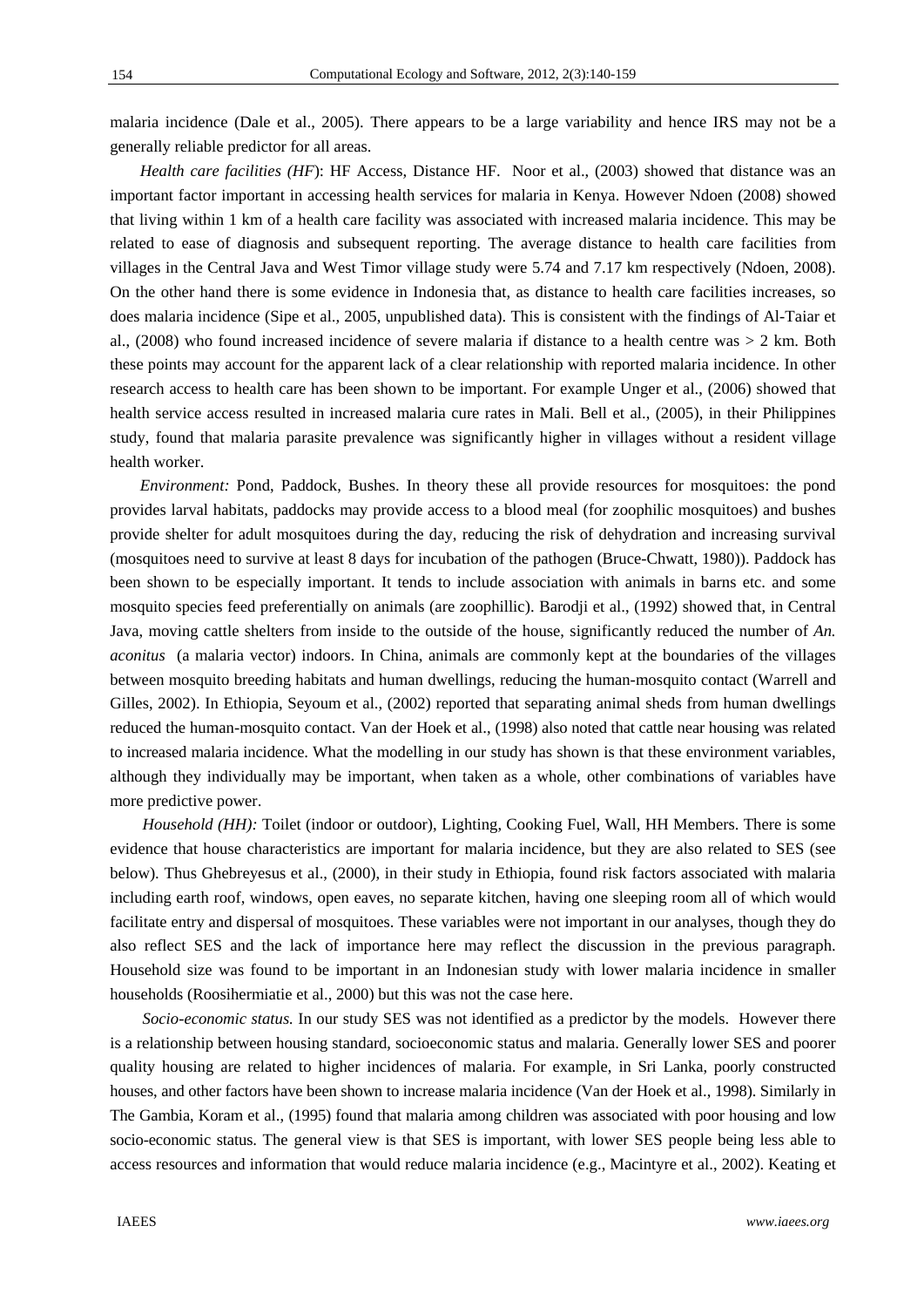al., (2005) in a survey in Kenya with self-reported malaria (as we have here), reported that high SES was associated with malaria prevention (mosquito control) and reduced incidence of malaria. A useful review by Worrall et al., (2003) reported that, at an international level, poorer areas experience higher rates of malaria than richer ones, but that this did not necessarily reflect relationships at local levels.

*Perception:* Dye et al., (2010) found, for their African study, that perceptions of malaria were generally correct, as did Sanjana et al., (2006) for Central Java and also Ndoen (2008) who found in his broader Indonesian study that it did not, as in our analyses, influence malaria incidence. This is consistent with other research in the area (Dale et al., 2005). However some research has found that better knowledge appears to lead to more informed protection measures and lower malaria incidence (e.g., Nkuo Akenji et al., 2005).

# **5 Conclusion**

The modelling method has produced simple and relatively easy to interpret results that focus on combinations of variables that contribute to explain malaria incidence. In the results we have unpacked these in order to consider each, but it is important to remember that they work in consort. Despite possible inaccuracy in the data from household survey, the research indicates that, there are consistent explanatory combinations of variables. Although some variables have been shown to affect malaria incidence in individual research projects as reported in the literature, they may not be consistently reliable. This would include the use of bed nets and indoor residual spraying, especially in areas where malaria vector mosquitoes bite during the day and outdoors. Caution should of course be exercised, as areas with malaria will have their own unique features, requiring management solutions tailored to the circumstances, including resources. If we took the consistent predictors from this research we would advocate personal care (repellents, covering clothing) when outdoors and managing mosquito larval habitats by introducing predators to wetlands (breeding place) and possibly using larvicides (if resources permit) in rice fields.

#### **Acknowledgements**

This research was supported by an Australian Research Council Discovery Grant (DP 0558908. In-kind support was provided by Griffith University and Monash University.

#### **References**

- Afrane YA, Klinkenberg E, Drechsel P, et al. 2004. Does irrigated urban agriculture influence the transmission of malaria in the city of Kumasi, Ghana? Acta Tropica*,* 89(2): 125-134
- Al-Taiar A, Jaffar S, Assabri A, et al. 2008. Who develops severe malaria? Impact of access to healthcare, socio-economic and environmental factors on children in Yemen: a case-control study. Tropical Medicine and International Health, 13(6): 762-770
- Alten B, Caglar SS, Simsek FM, et al. 2003. Effect of insecticide-treated bednets for malaria control in Southeast Anatolia-Turkey. Journal of Vector Ecology, 28(1): 97-107
- Anthony RL, Bangs MJ, Hamzah N, et al. 1992. Heightened Transmission of stable malaria in an isolated population in the highlands of Irian-Jaya, Indonesia. American Journal of Tropical Medicine and Hygiene, 47(3): 346-356
- Baird JK, Sismadi P, Masbar S et al. 1996. A focus of endemic malaria in central Java. American Journal of Tropical Medicine and Hygiene, 54(1): 98-104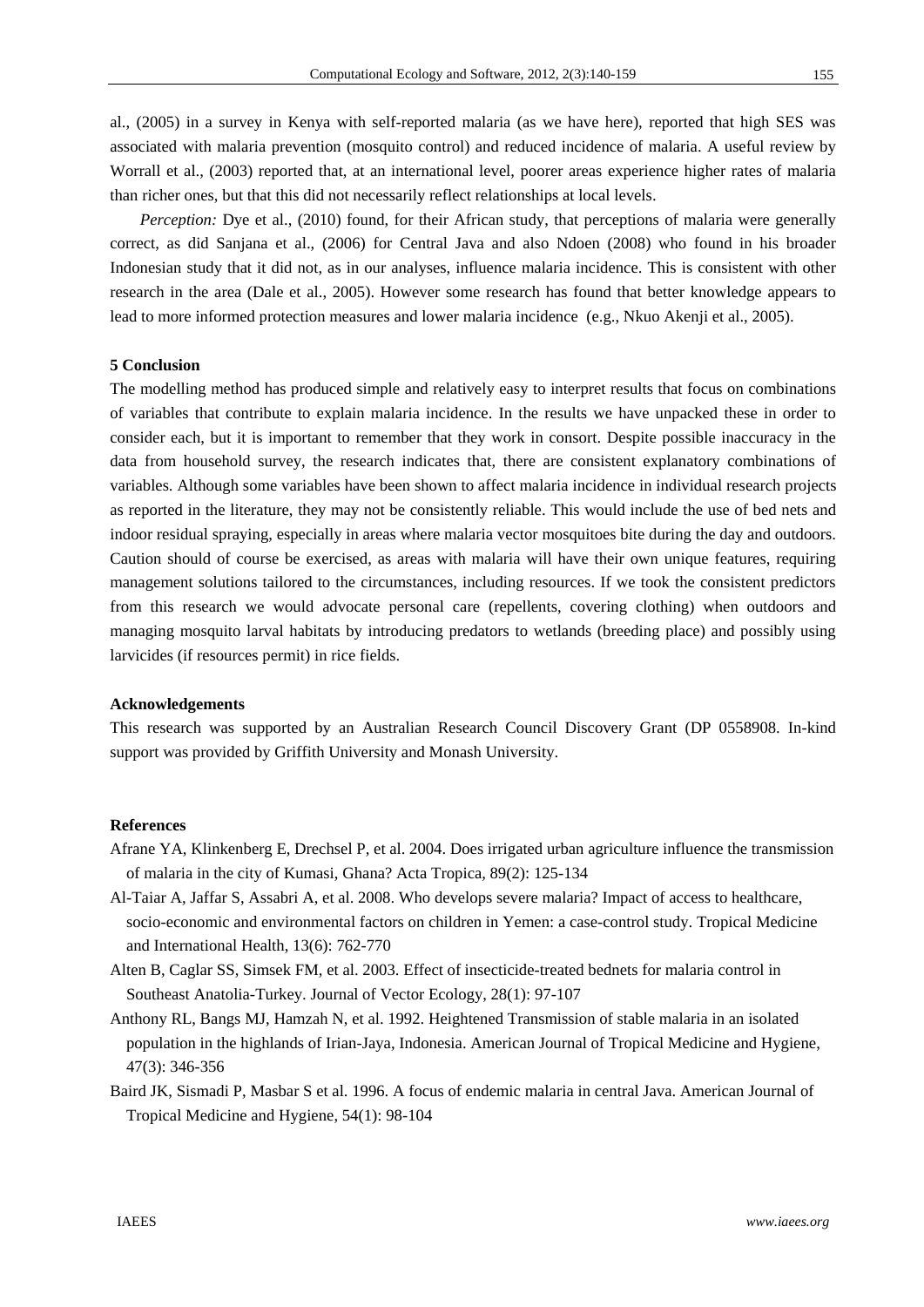- Ballestores Jr F, Qiu Z. 2012. An integrated parcel-based land use change model using cellular automata and decision tree. Proceedings of the International Academy of Ecology and Environmental Sciences, 2(2): 53- 69
- Barcus MJ, Laihad F, Sururi M, et al. 2002. Epidemic malaria in the Menoreh Hills of Central Java. American Journal of Tropical Medicine and Hygiene, 66(3): 287-292
- Barodji A, Boewono DT, Suwasono H. 1992. Fauna Anopheles di Daerah Endemis Malaria Kabupaten Jepara Jawa Tengah. Buletin Penelitian Kesehatan, XX (3)
- Bell D, Go R, Miguel C, Parks W, et al. 2005. Unequal treatment access and malaria risk in a communitybased intervention program in the Philippines. Southeast Asian Journal of Tropical Medicine and Public Health, 36(3): 578-586
- Boulton D, Wallace CS. 1973. An information measure for hierarchic classification. Computer Journal, 16: 254-261

Bruce-Chwatt LJ. 1980. Essential Malariology. William Heinnemann Medical Books Ltd, London, UK

Clarke SE, Bogh C, Brown RC, et al. 2001. Do untreated bednets protect against malaria? Transactions of the Royal Society for Tropical Medicine and Hygiene*,* 95(5): 457-462

- Comley J, Dowe DL. 2003. General Bayesian Networks and Assymetric Languages. 2nd Hawaii International Conference on Statistics and Related Fields, 5-8 June 2003, Hawaii, USA
- Comley J, Dowe DL. 2005. Minimum message length and generalized Bayesian networks with asymmetric languages. In: Advances in Minimum Description Length: Theory and Applications (Grunwald P, Myung IJ, MA Pitt, eds). 265-294, M.I.T. Press, Massachusetts, USA
- Dale MB, Dale PER. 2004. Sources of uncertainty in ecological modelling: predicting vegetation types from environmental attributes. Community Ecology, 5(2): 203-235
- Dale P, Sipe N, Anto S, et al. 2005 Malaria in Indonesia: a synthesis of recent research into its environmental relationships. Southeast Asian Journal of Tropical Medicine and Public Health, 36(1): 1-13
- De Vries P, Martens P. 2000. A CAMERA focus on local eco-epidemiological malaria risk assessment. ICIS Working Paper I00-E001. International Centre for Integrative Studies, Netherlands
- Dowe DL. 2008. Foreword re C. S. Wallace Computer Journal (Christopher Stewart Wallace (1933-2004) memorial special issue), 51(5): 523-560
- Dowe DL. 2011. MML, hybrid Bayesian network graphical models, statistical consistency, invariance and uniqueness. In: Handbook of the Philosophy of Science (Bandyopadhyay PS, Forster MR, eds) (HPS Vol 7). 901-982, Philosophy of Statistics. Elsevier, North Holland, Netherlands
- Dowe DL, Wallace CS. 1997. Resolving the Neyman-Scott problem by Minimum Message Length. Computer Science and Statistics*,* 28: 614-618
- Dowe DL, Wallace CS. 1998. Kolmogorov complexity, minimum message length and inverse learning. 14th Australian Statistical Conference. 6-10 July 1998, Broadbeach, Gold Coast, Queensland, Australia
- Dowe DL, Gardner S, Oppy G. 2007. Bayes not bust! Why simplicity is no problem for Bayesians. The British Journal for the Philosophy of Science, 58 (4):709-754
- Dye T, Apondi R, Lugada ES, et al. 2010. "Before we used to get sick all the time": perceptions of malaria and use of long-lasting insecticide-treated bed nets (LLINs) in a rural Kenyan community. Malaria Journal, 9: 345
- Ghebreyesus TA, Haile M, Witten KH, et al. 2000. Household risk factors for malaria among children in the Ethiopian highlands. Transactions of the Royal Society for Tropical Medicine and Hygiene*,* 94 (1):17-21
- Gosoniu L, Veta AM, Vounatsou P. 2010. Bayesian geostatistical modeling of malaria indicator survey data in Angola. Plos ONE, 5(3):-e9322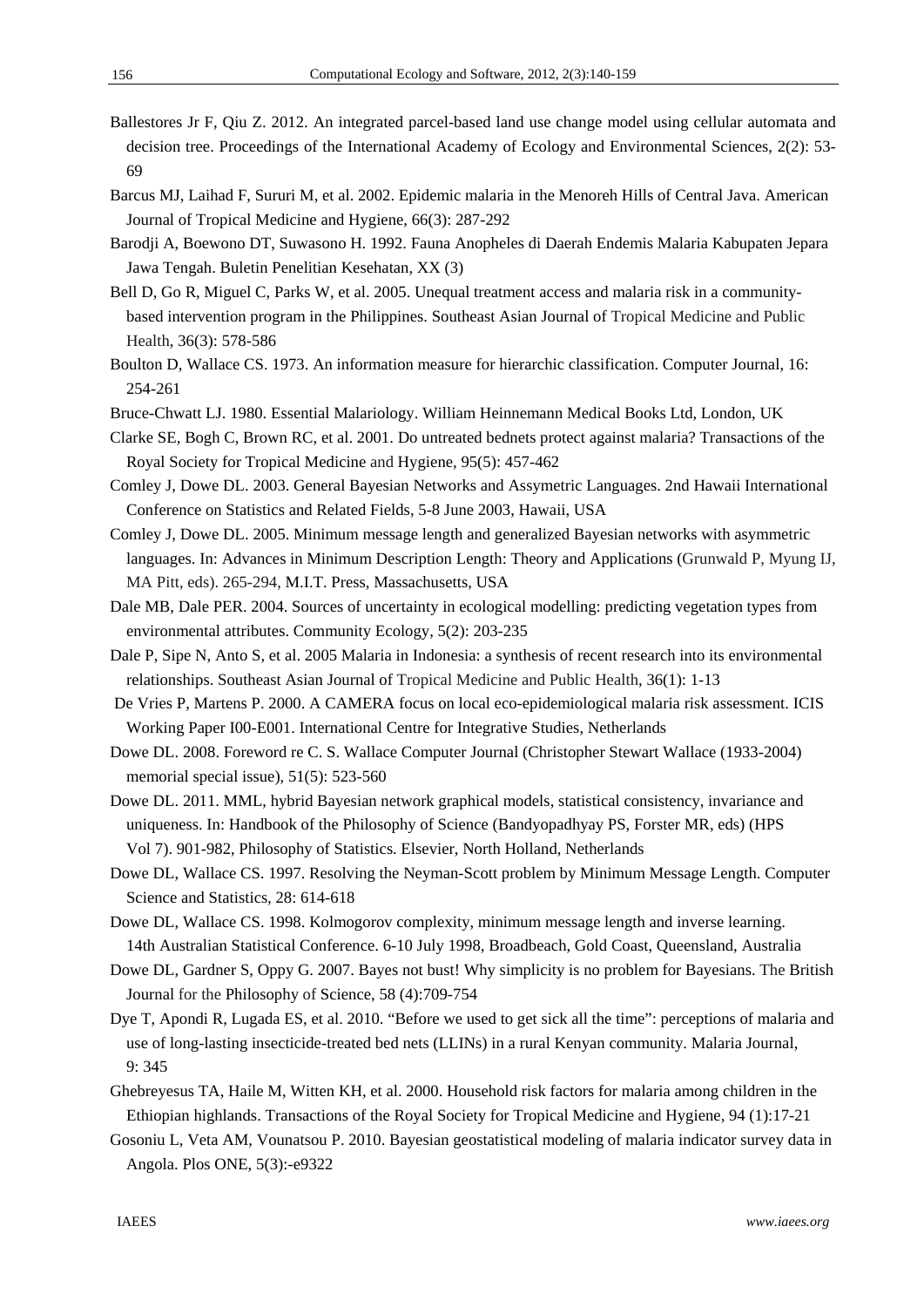- Gu WD, Killeen GF, Mbogo CM, et al. 2003. An individual-based model of *Plasmodium falciparum* malaria transmission on the coast of Kenya. Transactions of the Royal Society for Tropical Medicine and Hygiene*,*  97(1): 43-50
- Howard AFV, Zhou G, Omlin FX. 2007. Malaria mosquito control using edible fish in western Kenya: preliminary findings of a controlled study. BMC Public Health, 7: 199
- Ishikawa H, Ishii A, Nagai N, et al. 2003. A mathematical model for the transmission of Plasmodium vivax malaria. Parasitology International, 52(1): 81-93
- Jones DW, O'Neill RV. 1993. A model of neotropical land-use with endogenous malaria and preventive ecological measures. Environmentan Planning A, 25(11): 1677-1687
- Kazembe LN. 2007.Spatial modeling and risk factors of malaria incidence in northern Malawi. Acta Tropica*,* 102(2): 126-137
- Keating J, Macintyre K, Mbogo CM, et al. 2005. Self-reported malaria and mosquito avoidance in relation to household risk factors in a Kenyan coastal city. Journal of Biosocial Science, 37(6): 761-771
- Koram KA, Bennett S, Adiamah JH, et al. 1995. Socio-economic risk factors for malaria in a peri-urban area of The Gambia. Transactions of the Royal Society for Tropical Medicine and Hygiene*,* 89(2): 146-150
- Macintyre K, Keating J, Sosler S, et al. 2002. Examining the determinants of mosquito-avoidance practices in two Kenyan cities. Malaria Journal, 1:14
- McKenzie FE. 2000. Why model malaria? Parasitology Today, 16(12): 511-516
- Mnzava AE, Sharp BL, Mthembu DJ, et al. 2001. Malaria control--two years' use of insecticide-treated bednets compared with insecticide house spraying in KwaZulu-Natal. South African Medical Journal, 91(11): 978- 983
- Nalim S, Bogh C, Hartono S, et al. 2002. Rapid Assessment of Correlation Between Remotely Sensed Data and Malaria Prevalence in the Manoreh Hills Area of Central Java, Indonesia - Final report. WHO, Geneva, Switzerland
- Ndoen E. 2008. Environmental Factors and An Eco-epidemiological Model of Malaria in Indonesia. PhD thesis, Griffith University, Brisbane, Australia
- Ndoen E, Wild C, Dale P, et al. 2010. Relationships between anopheline mosquitoes and topography in West Timor and Java, Indonesia. Malaria Journal, 9: 242
- Ndoen E, Wild C, Dale P, et al. 2011. Dusk to dawn activity patterns of anopheline mosquitoes in West Timor and Java, Indonesia. Southeast Asian Journal of Tropical Medicine and Public Health, 42(3): 550-561
- Needham S, Dowe DL. 2001. Message length as an effective Ockham's razor in decisin tree induction. Proc 8th International Workshop on Artificial Intelligence and Statiostics. 253-260, Key West, Florida, USA
- Ngwa GA, Shu WS. 2000. A mathematical model for endemic malaria with variable human and mosquito populations. Mathematical and Computer Modelling, 32(7-8): 747-763
- Nkuo Akenji TK, Ntonifor NN, Ching JK, et al. 2005. Evaluating a malaria intervention strategy using knowledge, practices and coverage surveys in rural Bolifamba, southwest Cameroon. Transactions of the Royal Society for Tropical Medicine and Hygiene*,* 99(5): 325-332.
- Nkurunziza H, Gebhardt A, Pilz J. 2010. Bayesian modeling of the effect of climate on malaria in Burundi. Malaria Journal, 9: 114
- Noor AM, Zurovac D, Hay SI, et al. 2003. Defining equity in physical access to clinical services using geographical information systems as part of malaria planning and monitoring in Kenya. Tropical Medicine and International Health, 8(10): 917-926
- Pascual M, Ahumada JA, Chaves LF, et al. 2006. Malaria resurgence in the East African Highlands: temperature trends revisited. Proceedings of the National Academy of Science of USA, 103: 5829-5834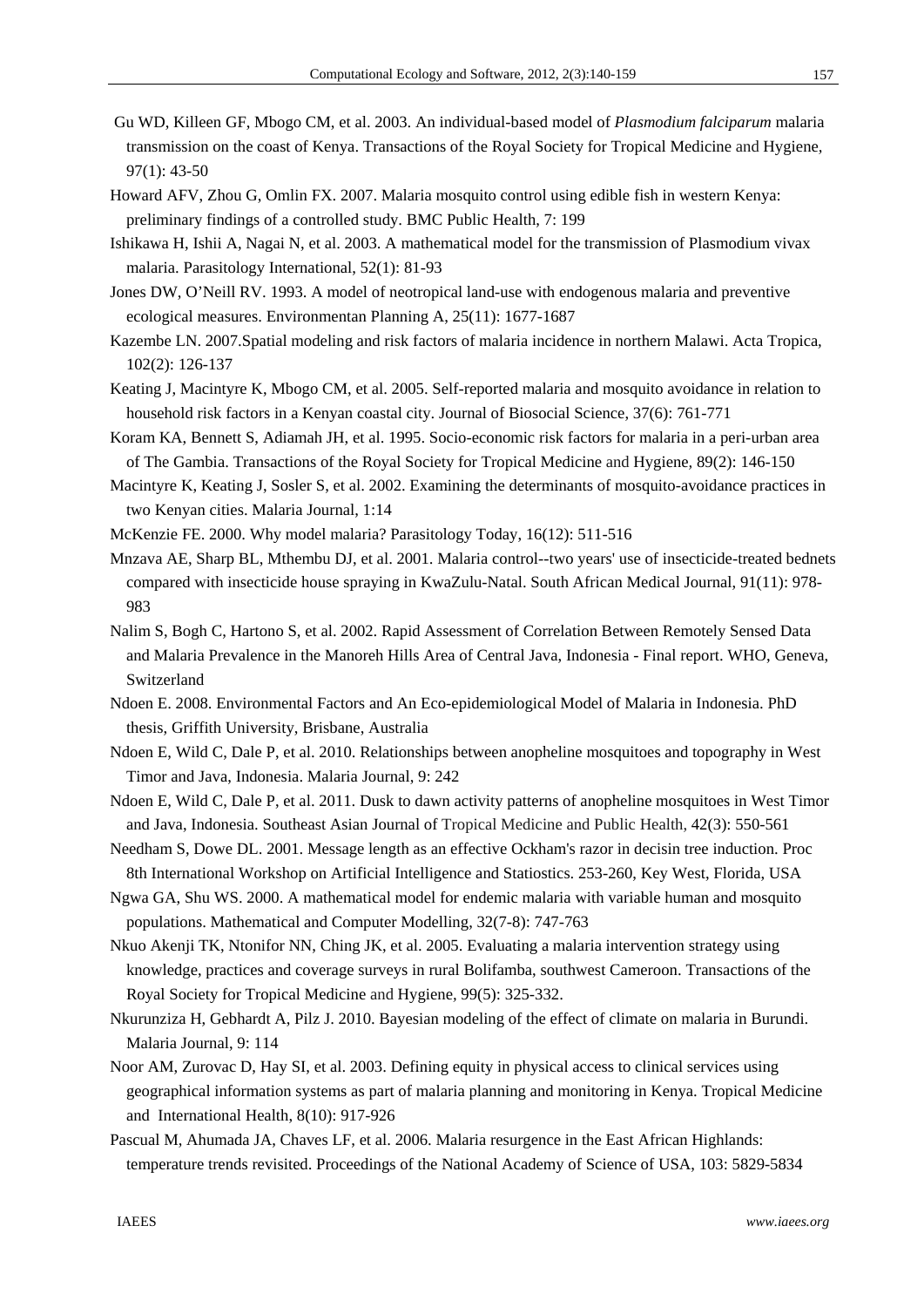- Pates HV, Line JD, Keto AJ, et al. 2002. Personal protection against mosquitoes in Dar es Salaam, Tanzania, by using a kerosene oil lamp to vaporize transfluthrin. Medical and Veterinary Entomology*,* 16(3): 277-284
- Radhika D, Ramathilaga A, Sathesh Prabu C, et al. 2011. Evaluation of larvicidal activity of soil microbial isolates (*Bacillus* and *Acinetobactor* Sp.) against *Aedes aegypti* (Diptera: Culicidae) - the vector of Chikungunya and Dengue. Proceedings of the International Academy of Ecology and Environmental Sciences, 1(3-4): 169-178
- Ramathilaga A, Murugesan AG, Sathesh Prabu C. 2012. Biolarvicidal activity of *Peanibacillus macerans* and *Bacillus subtilis* isolated from the dead larvae against *Aedes aegypti* - Vector for Chikungunya. Proceedings of the International Academy of Ecology and Environmental Sciences, 2(2): 90-95
- Riedel N, Vounatsou P, Miller JM, et al. 2010. Geographical patterns and predictors of malaria risk in Zambia: Bayesian geostatistical modeling of the 2006 Zambia national malaria indicator survey (ZMIS). Malaria Journal, 9: 37
- Roosihermiatie B, Nishiyama M, Nakae K. 2000. The human behavioral and socioeconomic determinants of malaria in Bacan Island, North Maluku, Indonesia. Journal of Epidemiology, 10(4): 280-289
- Sanjana P, Barcus MJ, Bangs MJ, et al. 2006*.* Survey of community knowledge, attitudes, and practices during a malaria epidemic in Central Java, Indonesia. American Journal of Tropical Medicine and Hygiene, 75(5): 783-789
- SEARO Malaria situation in SEARO countries: Indonesia. 2010.

http://www.searo.who.int/en/Section10/Section21/Section340\_4022.htm

- Seyoum A, Balcha F, Balkew M, et al. 2002. Impact of cattle keeping on human biting rate of anopheline mosquitoes and malaria transmission around Ziway, Ethiopia. East African Medical Journal, 79(9): 485-490
- Singh N, Shukla MM, Mishra AK, et al. 2006. Malaria control using indoor residual spraying and larvivorous fish: a case study in Betul, central India. Tropical Medicine and International Health*,* 11(10): 1512-1520
- Smith DL, Boni M, Klein E, et al. 2007. A two-stage model of malaria transmission and its impact on the spread of resistance. American Journal of Tropical Medicine and Hygiene, 77(5): 153-153
- Smith DL, Ruktanonchai N. 2010 Progress in modeling malaria transmission. Modelling Parasite Transmission and Control, 673: 1-12
- Syafruddin D, Asih PBS, Coutrier FN, et al. 2006*.* Malaria in Wanokaka and Loli sub-districts, West Sumba District, East Nusa Tenggara Province, Indonesia. American Journal of Tropical Medicine and Hygiene, 74 (5):733-737
- Syafruddin D, Asih PBS, Wahid I, et al. 2007. Malaria prevalence in Nias District, North Sumatra Province, Indonesia. Malaria Journal, 6 (DOI 10.1186/1475-2875-6-116)
- Takken W, Snellen WB, Verhave JP, et al. 1990. Environmental measures for malaria control in Indonesia. A historical review on species sanitation. Wageningen, Netherlands: Wageningen Agricultural University, Wageningen, Netherlands
- Tan PJ, Dowe DL. 2004. MML inference of oblique decision trees. Lecture Notes in Artificial Intelligence, 3339: 1082-1088
- Tomerini DM, Dale PE, Sipe N. 2011. Does mosquito control have an effect on mosquito-borne disease? The case of Ross River virus disease and mosquito management in Queensland, Australia*.* Journal of the American Mosquito Control Association, 27(1): 39-44
- Tumwiine J, Mugisha JYT, Luboobi LS. 2007. A mathematical model for the dynamics of malaria in a human host and mosquito vector with temporary immunity. Applied Mathematics and Computation, 189(2): 1953-1965
- Unger JP, d'Alessandro U, De Paepe P, et al. 2006. Can malaria be controlled where basic health services